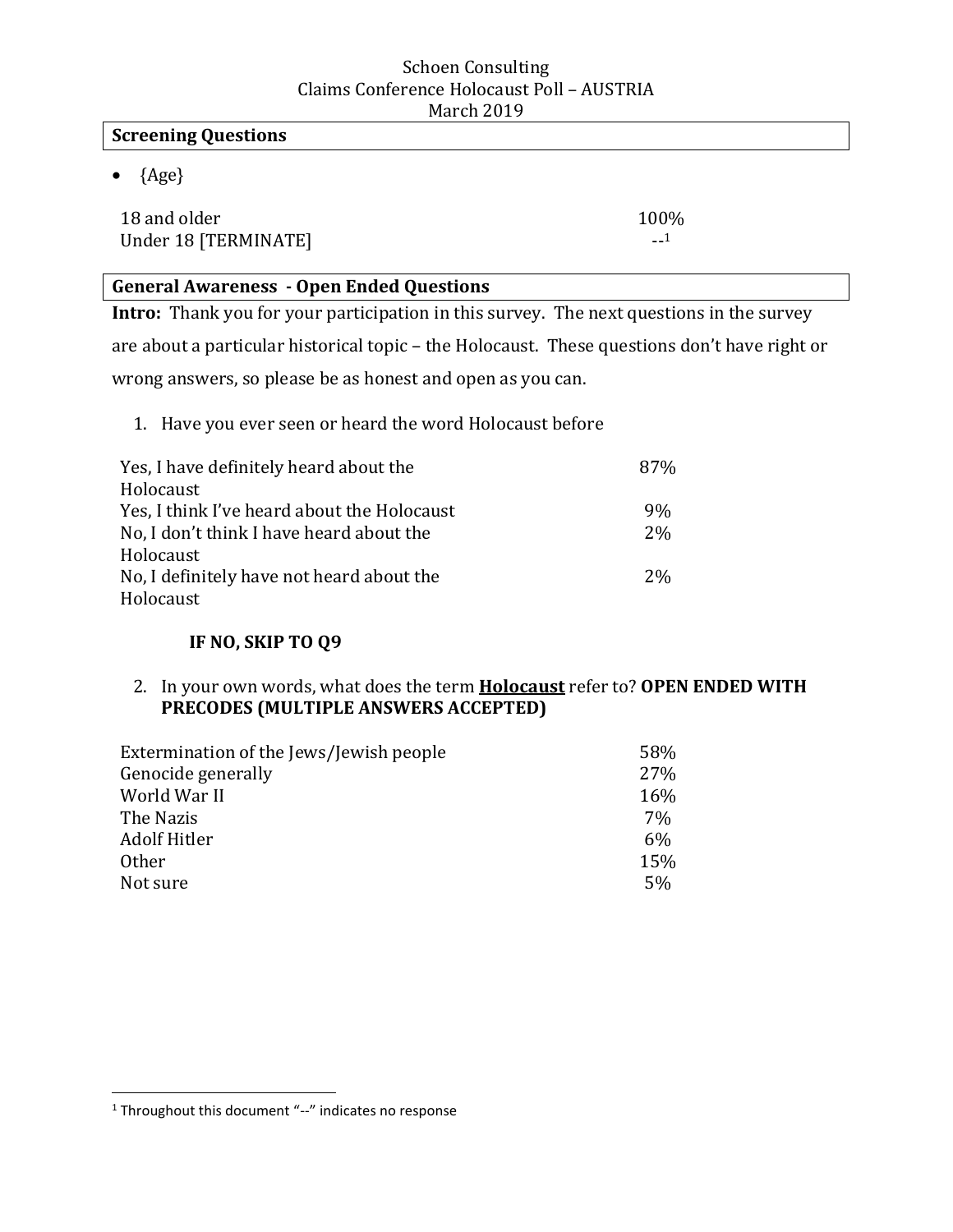### Schoen Consulting

Claims Conference Holocaust Poll – AUSTRIA

March 2019

3. Who or what do you think caused the Holocaust? **OPEN ENDED WITH PRECODES (MULTIPLE ANSWERS ACCEPTED)**

| Adolf Hitler | 39%   |
|--------------|-------|
| The Nazis    | 21%   |
| Jews         | 8%    |
| World War I  | 4%    |
| Germany      | 2%    |
| Antisemitism | $2\%$ |
| <b>Other</b> | 19%   |
| Not sure     | 6%    |

### 4. Who were victims during the Holocaust? **OPEN ENDED WITH PRECODES (MULTIPLE ANSWERS ACCEPTED)**

| Jews (Austrian and other)               | 94% |
|-----------------------------------------|-----|
| The disabled / People with disabilities | 42% |
| Roma-Sinti (Gypsies)                    | 39% |
| Homosexuals                             | 35% |
| Resistance workers                      | 30% |
| Communists                              | 25% |
| Jehovah's Witnesses                     | 24% |
| Non-Jewish Poles                        | 13% |
| Austrians (Non-Jewish)                  | 12% |
| Rescuers                                | 10% |
| <b>Other</b>                            | 5%  |
| Not sure                                | 4%  |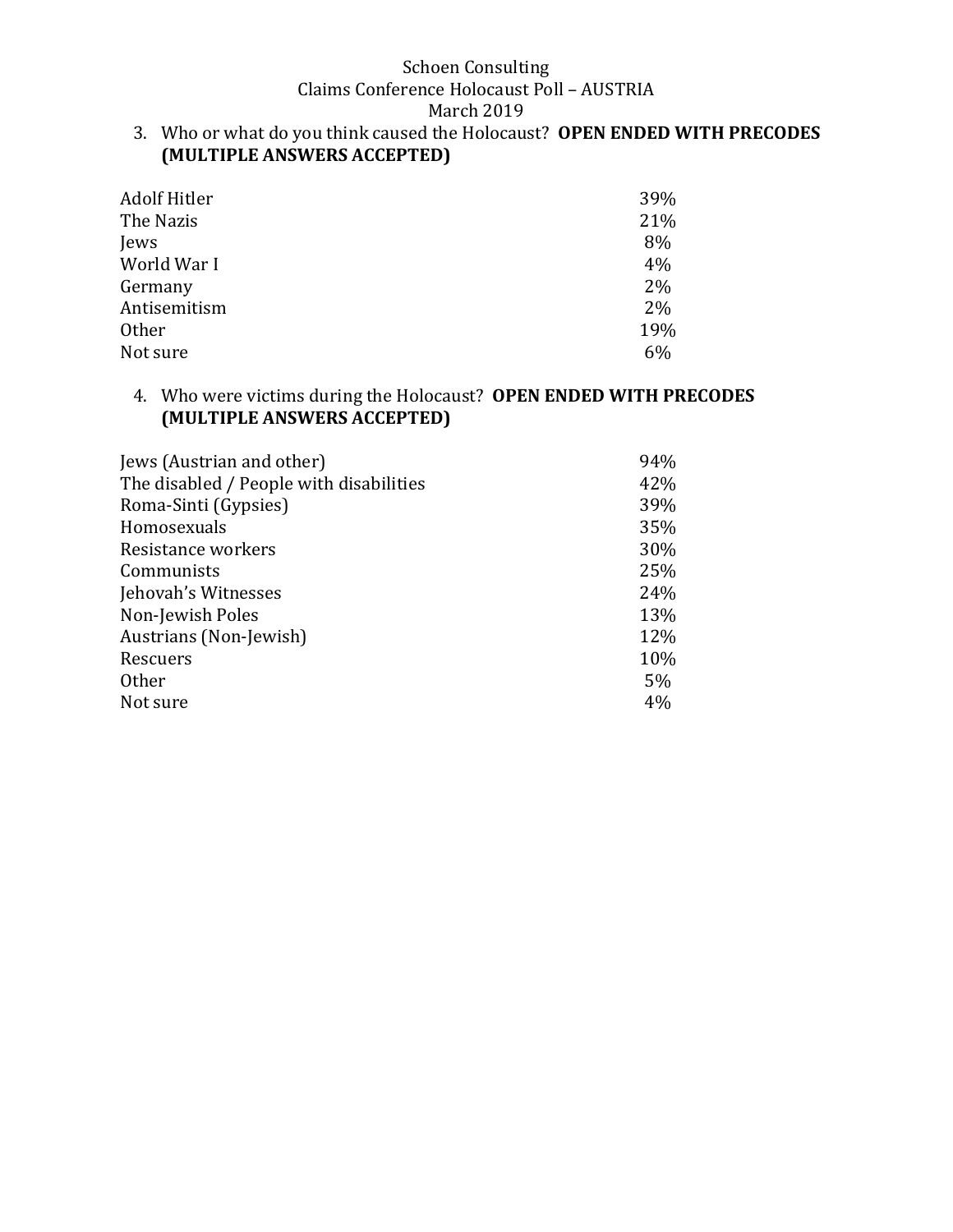5. In which country or countries did the Holocaust take place? **SELECT ALL THAT APPLY**

| Germany                    | 69% |
|----------------------------|-----|
| Austria                    | 62% |
| Poland                     | 48% |
| Europe                     | 46% |
| Hungary                    | 28% |
| Czechoslovakia             | 21% |
| The Netherlands (Holland)  | 20% |
| France                     | 18% |
| Former Yugoslavia          | 17% |
| <b>Former Soviet Union</b> | 13% |
| Romania                    | 13% |
| Belgium                    | 12% |
| Ukraine                    | 12% |
| Lithuania                  | 10% |
| Latvia                     | 10% |
| Estonia                    | 10% |
| Denmark                    | 9%  |
| North Africa               | 5%  |
| <b>Other</b>               | 2%  |
| Not sure                   | 8%  |

#### 6. From what you know or have heard, what was Auschwitz? **OPEN ENDED WITH PRECODES (MULTIPLE ANSWERS ACCEPTED)**

| 58%   |
|-------|
| $6\%$ |
| 4%    |
|       |
| 10%   |
| 22%   |
|       |

## 7. Okay, and have you ever heard of "the Final Solution" before?

| Yes, I have definitely heard of the Final     | 47%             |
|-----------------------------------------------|-----------------|
| Solution                                      |                 |
| Yes, I think I've heard of the Final Solution | 17 <sub>%</sub> |
| No, I don't think I have heard of it before   | 25%             |
| No, I definitely have not heard of it before  | 11 <sup>%</sup> |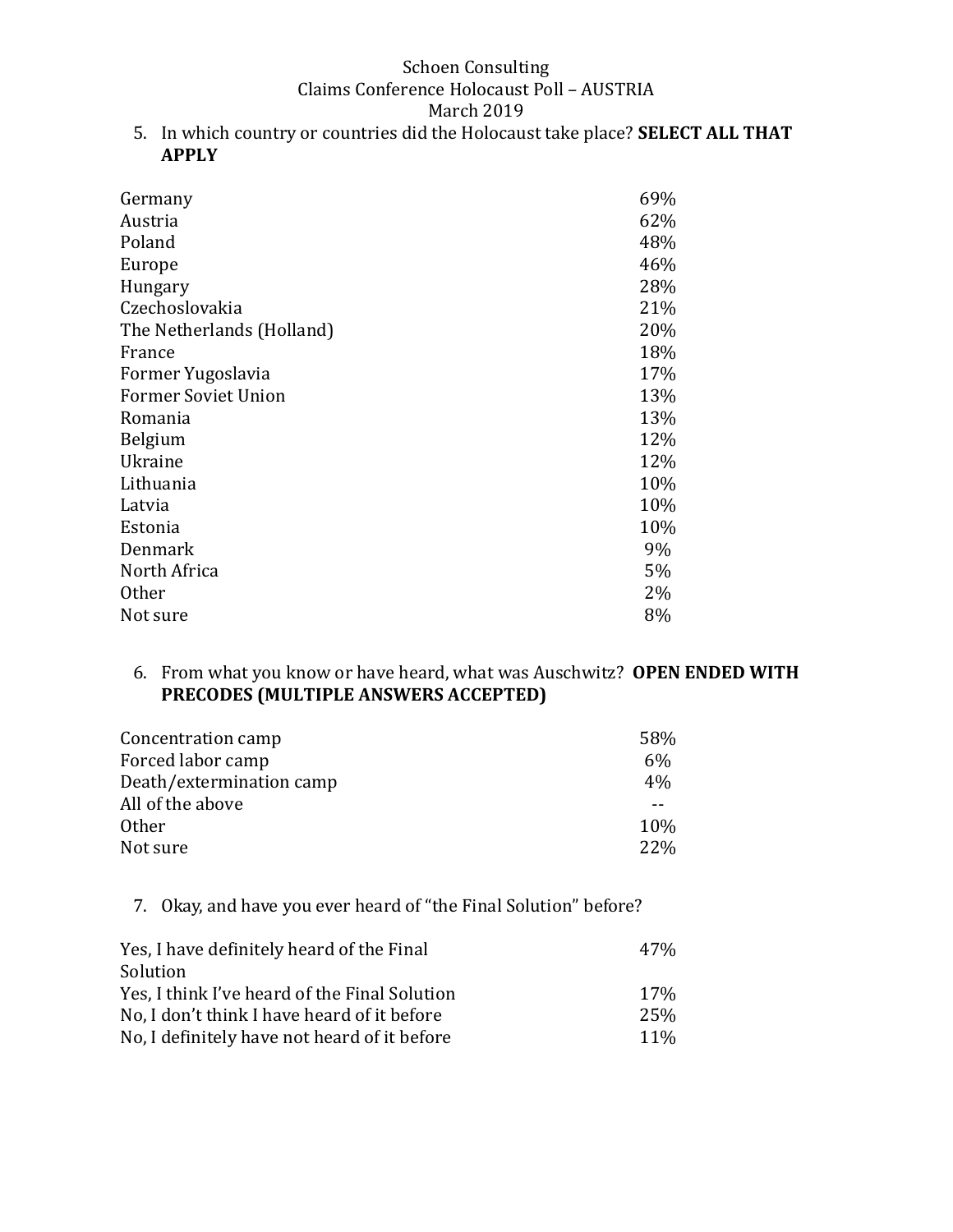March 2019

#### 8. **[IF HEARD OF THE FINAL SOLUTION]** And in your own words, what was "the Final Solution"? **OPEN ENDED WITH PRECODES**

| The Nazi plan to murder Jews | <b>71%</b> |
|------------------------------|------------|
| Genocide generally           | 17%        |
| The Holocaust                | 20%        |
| <b>Mathematics</b>           |            |
| <b>Other</b>                 | 3%         |
| Not sure                     | 8%         |
|                              |            |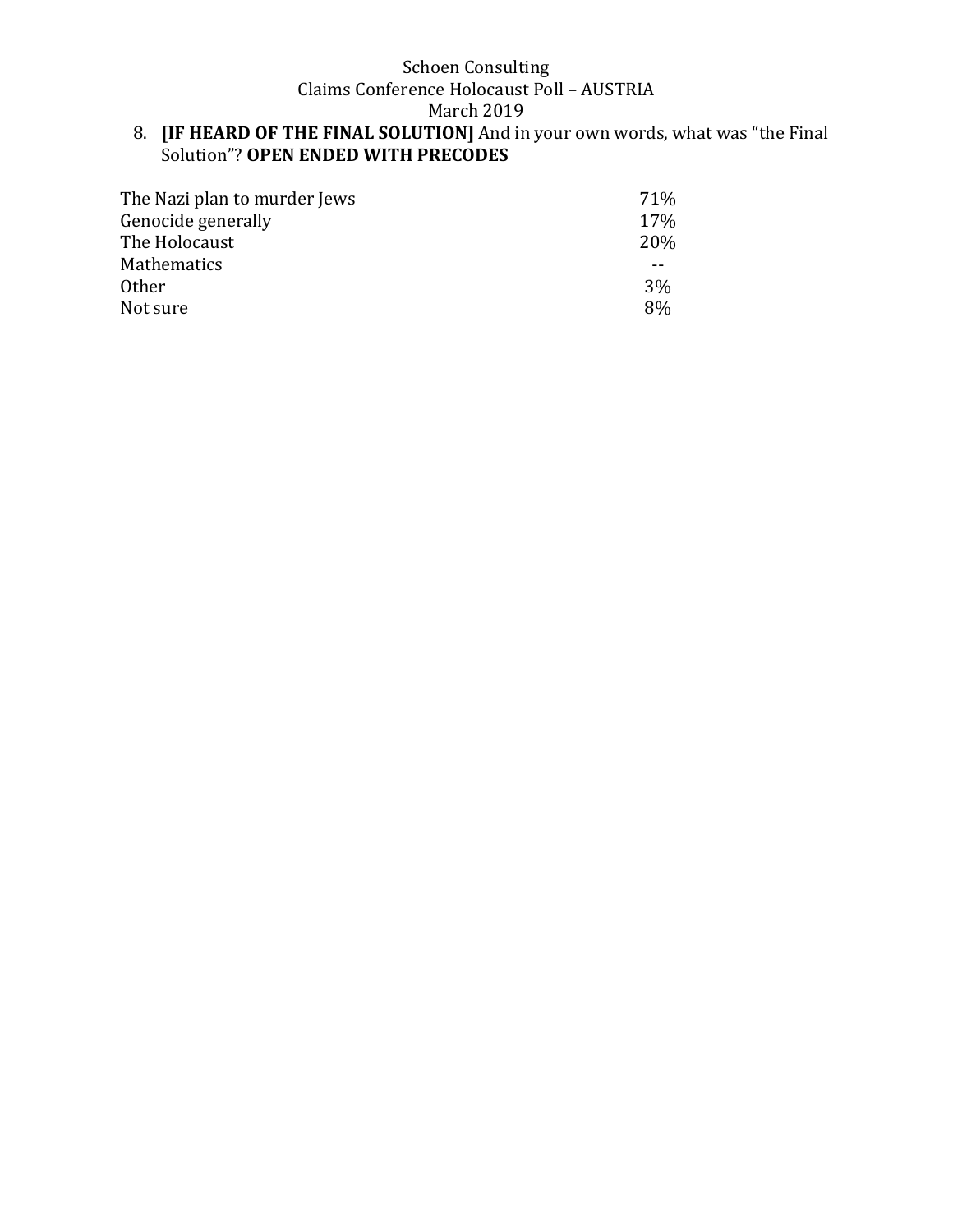### **Familiarity with Key Holocaust Figures**

**INTRO:** The term Holocaust refers to the systematic, bureaucratic, state-sponsored persecution and murder of the Jewish people by the Nazi regime and its collaborators during World War II.

I am now going to ask you some questions about the Holocaust.

9. First, when you think about the Holocaust who is the person or people who FIRST come to mind for you? **OPEN ENDED WITH PRECODES (MULTIPLE RESPONSES ALLOWED)**

| Jews             | 65%   |
|------------------|-------|
| Adolf Hitler     | 23%   |
| The Nazis        | 8%    |
| Heinrich Himmler | 3%    |
| Adolf Eichmann   | $1\%$ |
| <b>Other</b>     | 9%    |
| Not sure         | 3%    |

10. I will now read you the names of some historical figures who are associated with a particular point in history. For each, please indicate whether or not you are familiar with him or her.

#### **Adolf Hitler**

| <b>TOTAL FAMILIAR</b>                                                             | 98%                          |
|-----------------------------------------------------------------------------------|------------------------------|
| <b>TOTAL NOT FAMILIAR</b>                                                         | 2%                           |
| Very familiar<br>Familiar<br>Not very familiar<br>Not at all familiar<br>Not sure | 75%<br>23%<br>$1\%$<br>$1\%$ |
| <b>Joseph Goebbels</b>                                                            |                              |
| <b>TOTAL FAMILIAR</b>                                                             | 76%                          |
| <b>TOTAL NOT FAMILIAR</b>                                                         | 21%                          |
| Very familiar                                                                     | 43%                          |
| Familiar                                                                          | 33%                          |
| Not very familiar                                                                 | 11%                          |
| Not at all familiar                                                               | 10%                          |
| Not sure                                                                          | 3%                           |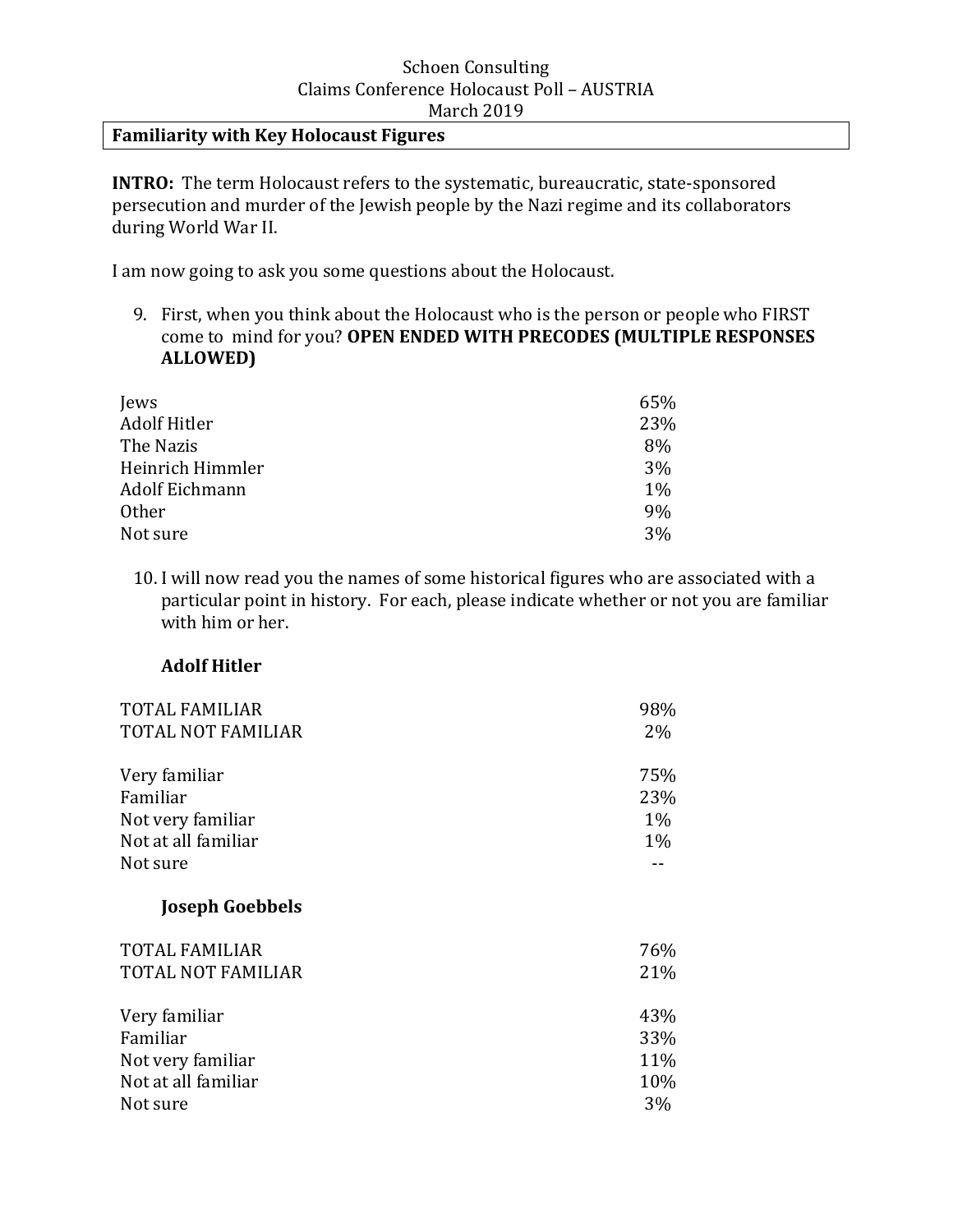# **Heinrich Himmler**

| <b>TOTAL FAMILIAR</b>     | 74% |
|---------------------------|-----|
| <b>TOTAL NOT FAMILIAR</b> | 22% |
| Very familiar             | 42% |
| Familiar                  | 32% |
| Not very familiar         | 13% |
| Not at all familiar       | 9%  |
| Not sure                  | 4%  |
| <b>Adolf Eichmann</b>     |     |
| <b>TOTAL FAMILIAR</b>     | 51% |
| TOTAL NOT FAMILIAR        | 45% |
| Very familiar             | 27% |
| Familiar                  | 24% |
| Not very familiar         | 19% |
| Not at all familiar       | 26% |
| Not sure                  | 4%  |
| <b>Anne Frank</b>         |     |
| <b>TOTAL FAMILIAR</b>     | 80% |
| TOTAL NOT FAMILIAR        | 18% |
| Very familiar             | 53% |
| Familiar                  | 27% |
| Not very familiar         | 8%  |
| Not at all familiar       | 10% |
| Not sure                  | 2%  |
| <b>Oskar Schindler</b>    |     |
| <b>TOTAL FAMILIAR</b>     | 86% |
| <b>TOTAL NOT FAMILIAR</b> | 13% |
| Very familiar             | 48% |
| Familiar                  | 38% |
| Not very familiar         | 7%  |
| Not at all familiar       | 6%  |
| Not sure                  | 1%  |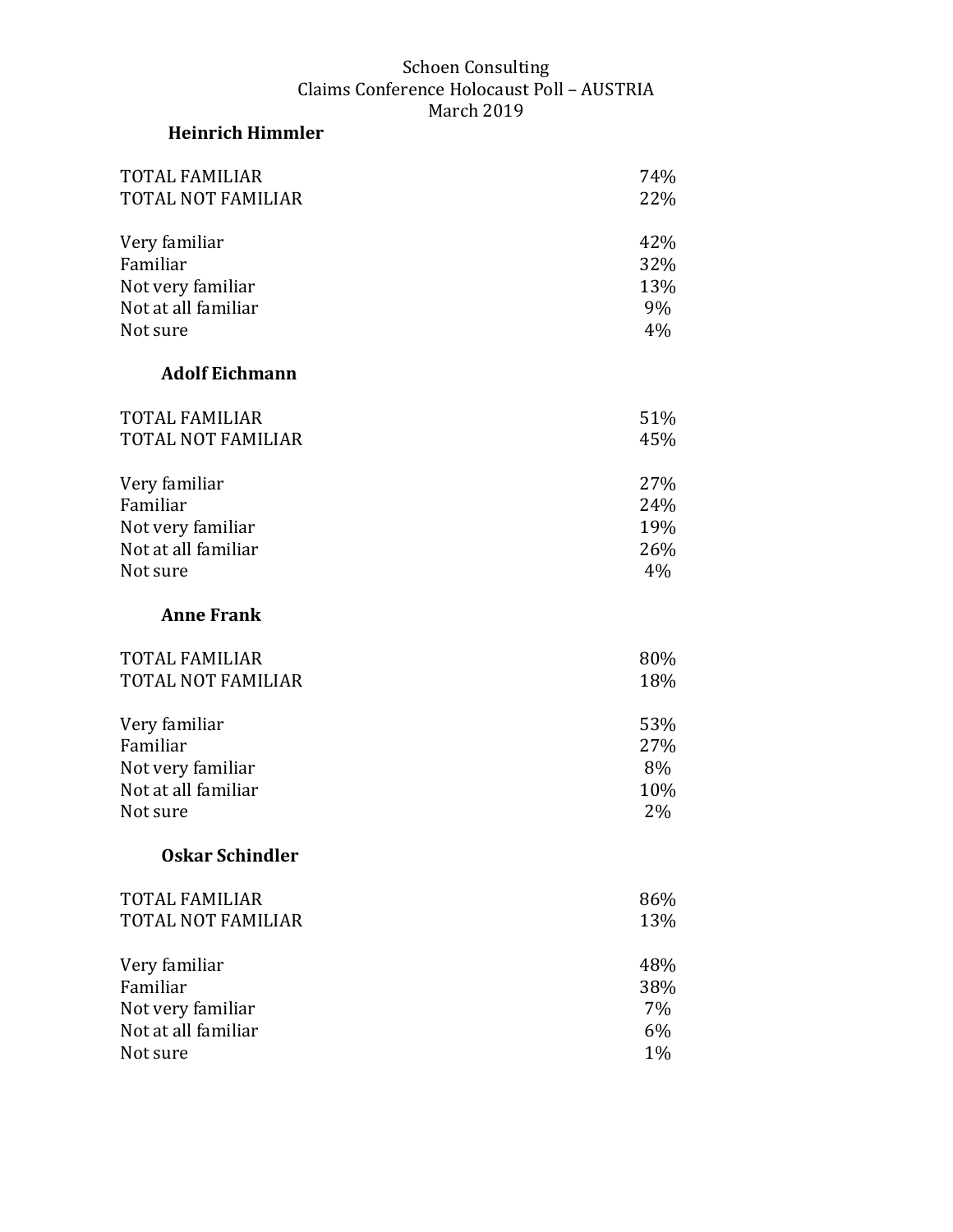**Elie Wiesel** 

# TOTAL FAMILIAR 20% TOTAL NOT FAMILIAR 73% Very familiar 7% Familiar 13% Not very familiar 22% Not at all familiar 51% Not sure 7% **Odilo Globočnik** TOTAL FAMILIAR 9% TOTAL NOT FAMILIAR 85% Very familiar 5% Familiar  $4\%$ Not very familiar 19% Not at all familiar 66% Not sure 6% **Amon Goeth**  TOTAL FAMILIAR 19% TOTAL NOT FAMILIAR 76% Very familiar 8% Familiar 11% Not very familiar 20% Not at all familiar 56% Not sure 5% **Alois Brunner** TOTAL FAMILIAR 20% TOTAL NOT FAMILIAR 72% Very familiar 5% Familiar 15% Not very familiar 25% Not at all familiar  $47\%$ Not sure 8%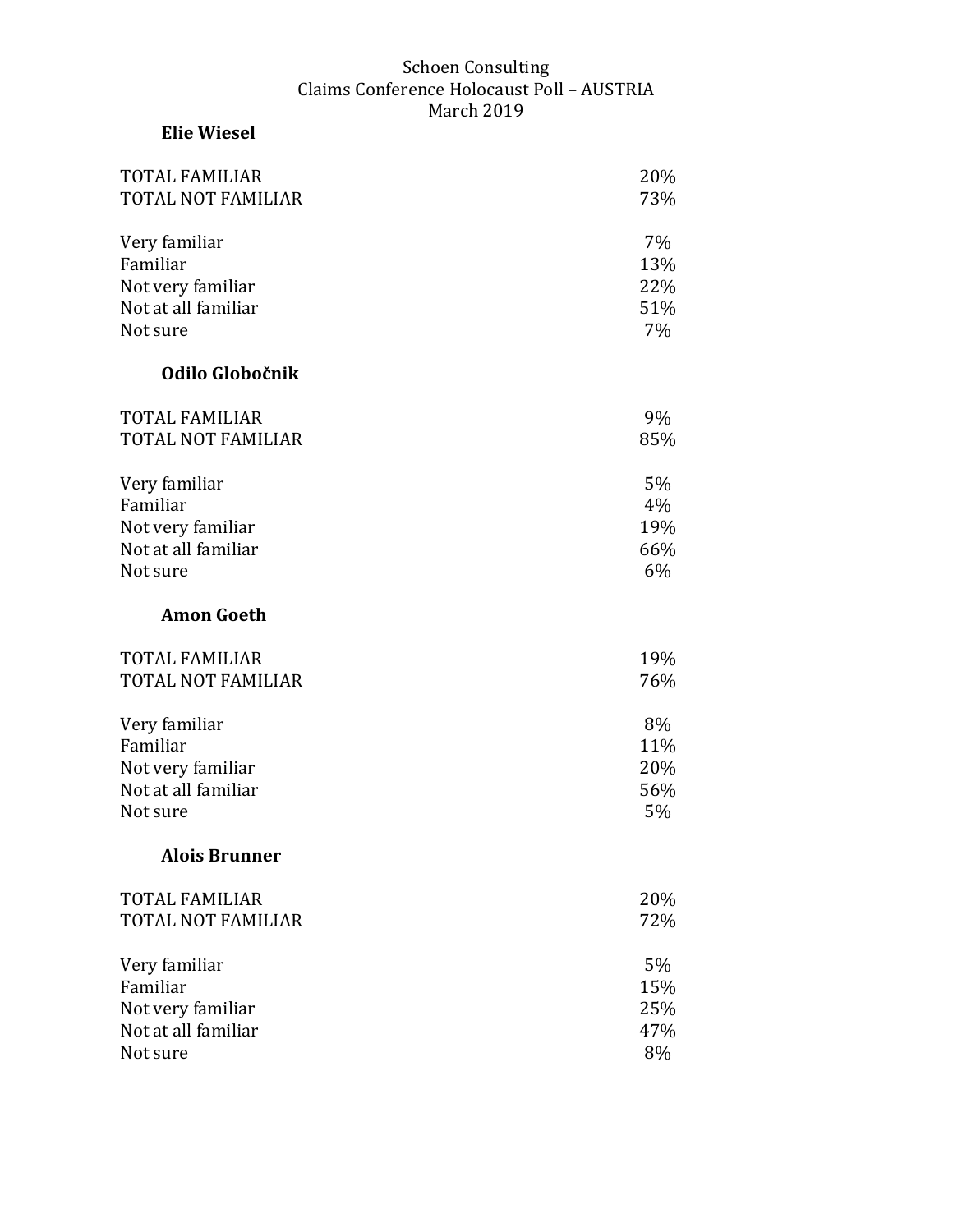### **Franz Murer**

| <b>TOTAL FAMILIAR</b>      | 18%   |
|----------------------------|-------|
| <b>TOTAL NOT FAMILIAR</b>  | 76%   |
| Very familiar              | $6\%$ |
| Familiar                   | 12%   |
| Not very familiar          | 22%   |
| Not at all familiar        | 54%   |
| Not sure                   | 6%    |
| <b>Ernst Kaltenbrunner</b> |       |
|                            |       |
|                            |       |

| 35% |
|-----|
| 59% |
| 12% |
| 23% |
| 24% |
| 35% |
| 6%  |
|     |

11. Okay, you will now be given a list of names. Please indicate which of the individuals listed (if any) were Austrian. **SELECT ALL THAT APPLY** 

| <b>Adolf Hitler</b> | 79%   |
|---------------------|-------|
| Simon Wiesenthal    | 35%   |
| Ernst Kaltenbrunner | 32%   |
| Oskar Schindler     | 28%   |
| Alois Brunner       | 22%   |
| Anne Frank          | 16%   |
| Heinrich Himmler    | 15%   |
| Adolf Eichmann      | 14%   |
| Franz Murer         | 14%   |
| Joseph Goebbels     | 12%   |
| Elie Wiesel         | 6%    |
| Amon Goeth          | 3%    |
| Odilo Globočnik     | $2\%$ |
| Primo Levi          | $1\%$ |
| Not sure            | 13%   |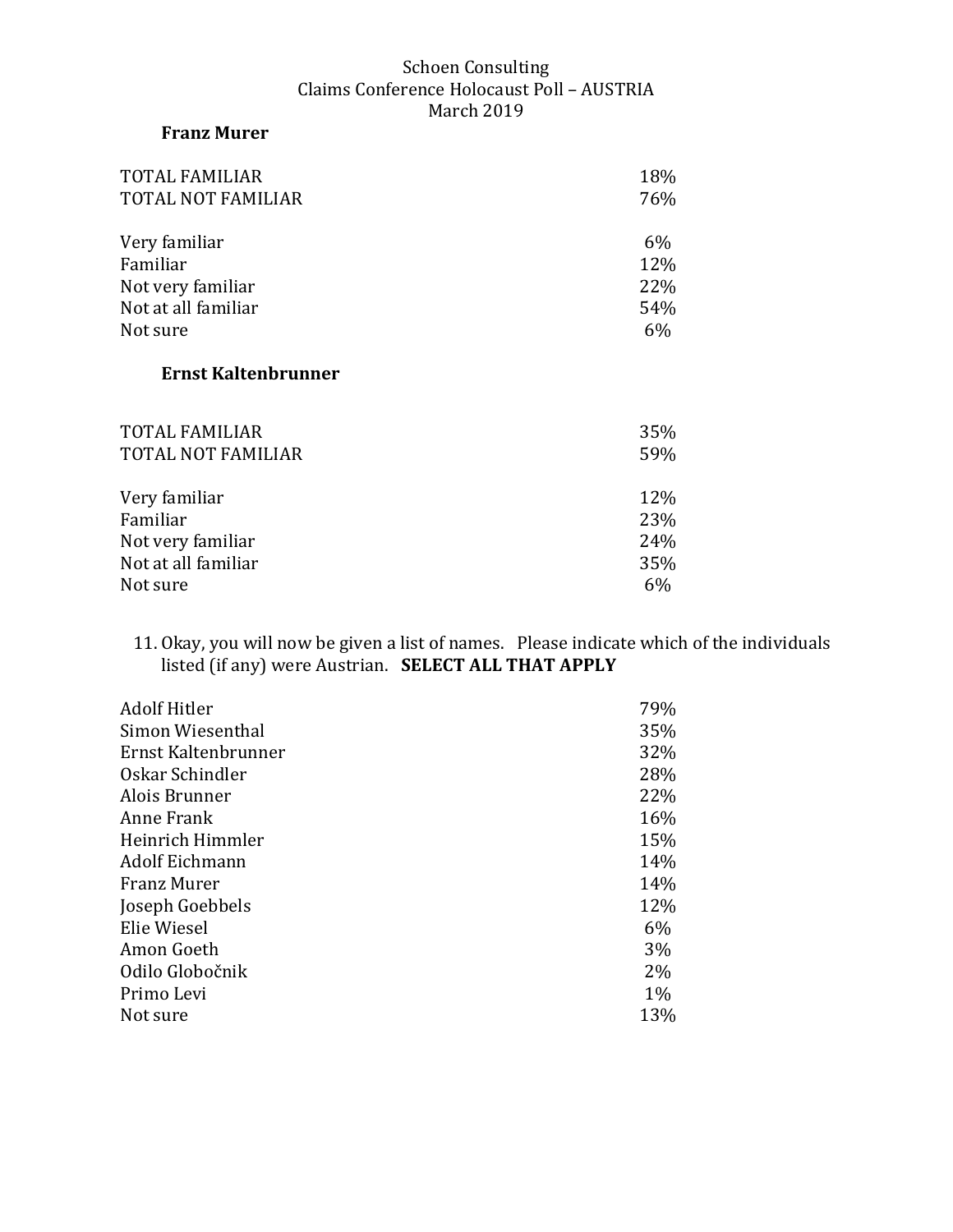12. Okay, and for the following list of names, please indicate if the individual was a perpetrator of the Holocaust, a bystander during the Holocaust, or a victim of the .<br>Holocaust:

#### **Adolf Hitler**

| Perpetrator<br>Bystander<br>Victim | 95%<br>2%<br>$1\%$ |
|------------------------------------|--------------------|
| Not sure                           | 2%                 |
| <b>Heinrich Himmler</b>            |                    |
| Perpetrator                        | 79%                |
| Bystander                          | 5%                 |
| Victim                             | 1%                 |
| Not sure                           | 15%                |
| <b>Joseph Goebbels</b>             |                    |
| Perpetrator                        | 80%                |
| Bystander                          | 4%                 |
| Victim                             | 3%                 |
| Not sure                           | 13%                |
| <b>Adolf Eichmann</b>              |                    |
| Perpetrator                        | 59%                |
| Bystander                          | 4%                 |
| Victim                             | 4%                 |
| Not sure                           | 33%                |
| <b>Oskar Schindler</b>             |                    |
| Perpetrator                        | 13%                |
| Bystander                          | 39%                |
| Victim                             | 27%                |
| Not sure                           | 21%                |
| <b>Anne Frank</b>                  |                    |
| Perpetrator                        | 1%                 |
| Bystander                          | 5%                 |
| Victim                             | 80%                |
| Not sure                           | 14%                |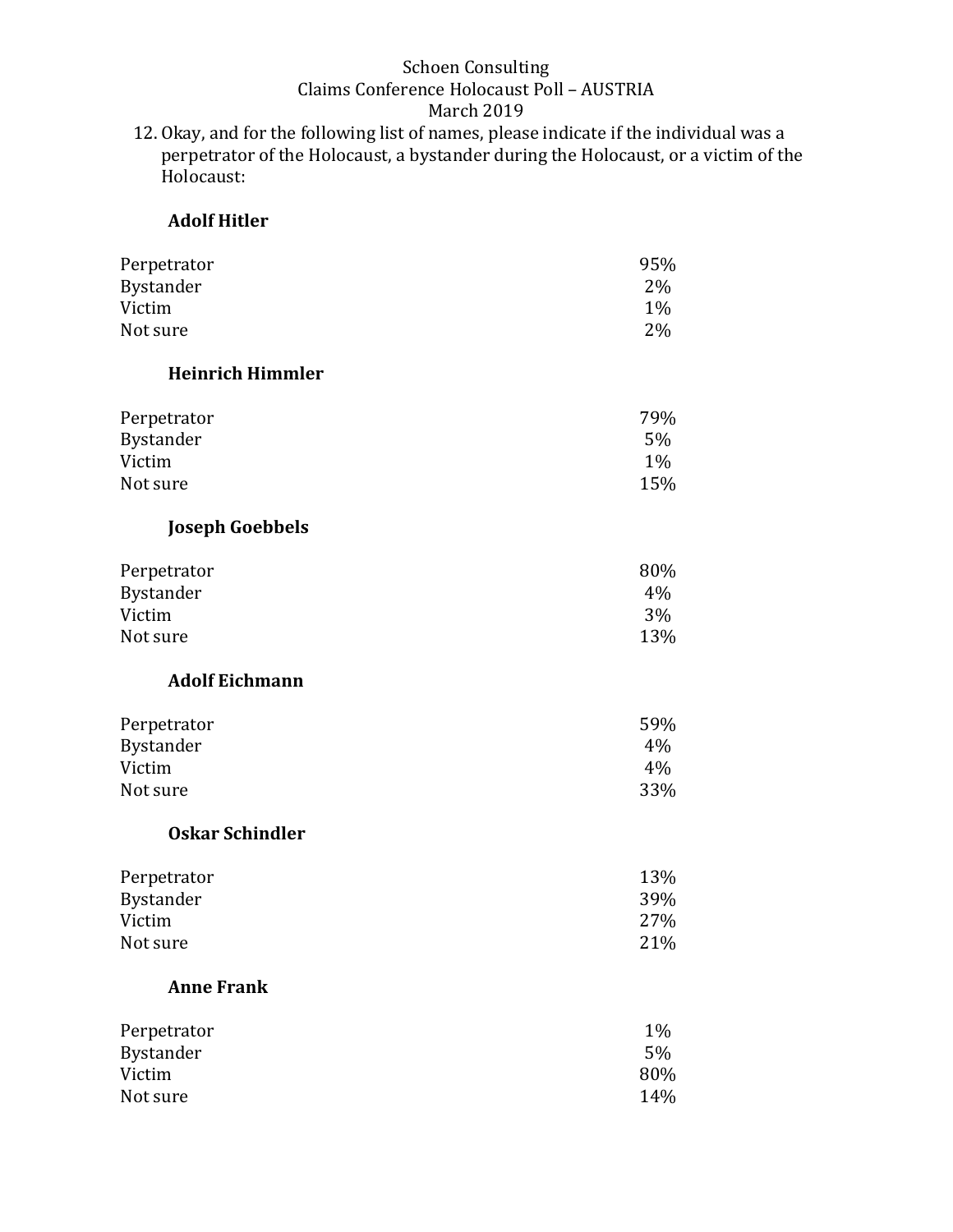# **Elie Wiesel** Perpetrator 2% Bystander 6% Victim  $44\%$ Not sure 48% **Primo Levi**  Perpetrator 4% Bystander 4% and 4% and 4% and 4% and 4% and 4% and 4% and 4% and 4% and 4% and 4% and 4% and 4% and 4% and 4% and 4% and 4% and 4% and 4% and 4% and 4% and 4% and 4% and 4% and 4% and 4% and 4% and 4% and 4% and 4% and 4% Victim  $41\%$ Not sure 51% **Simon Wiesenthal** Perpetrator 8% Bystander 7% and 7% and 7% and 7% and 7% and 7% and 7% and 7% and 7% and 7% and 7% and 7% and 7% and 7% and 7% Victim 60% Not sure 25% **Odilo Globočnik** Perpetrator 13% Bystander 4% Victim 23% Not sure 70% **Amon Goeth**  Perpetrator 23% Bystander 4% and 4% and 4% and 4% and 4% and 4% and 4% and 4% and 4% and 4% and 4% and 4% and 4% and 4% and 4% Victim  $17\%$ Not sure 56% **Alois Brunner**

| Perpetrator | 29% |
|-------------|-----|
| Bystander   | 6%  |
| Victim      | 6%  |
| Not sure    | 59% |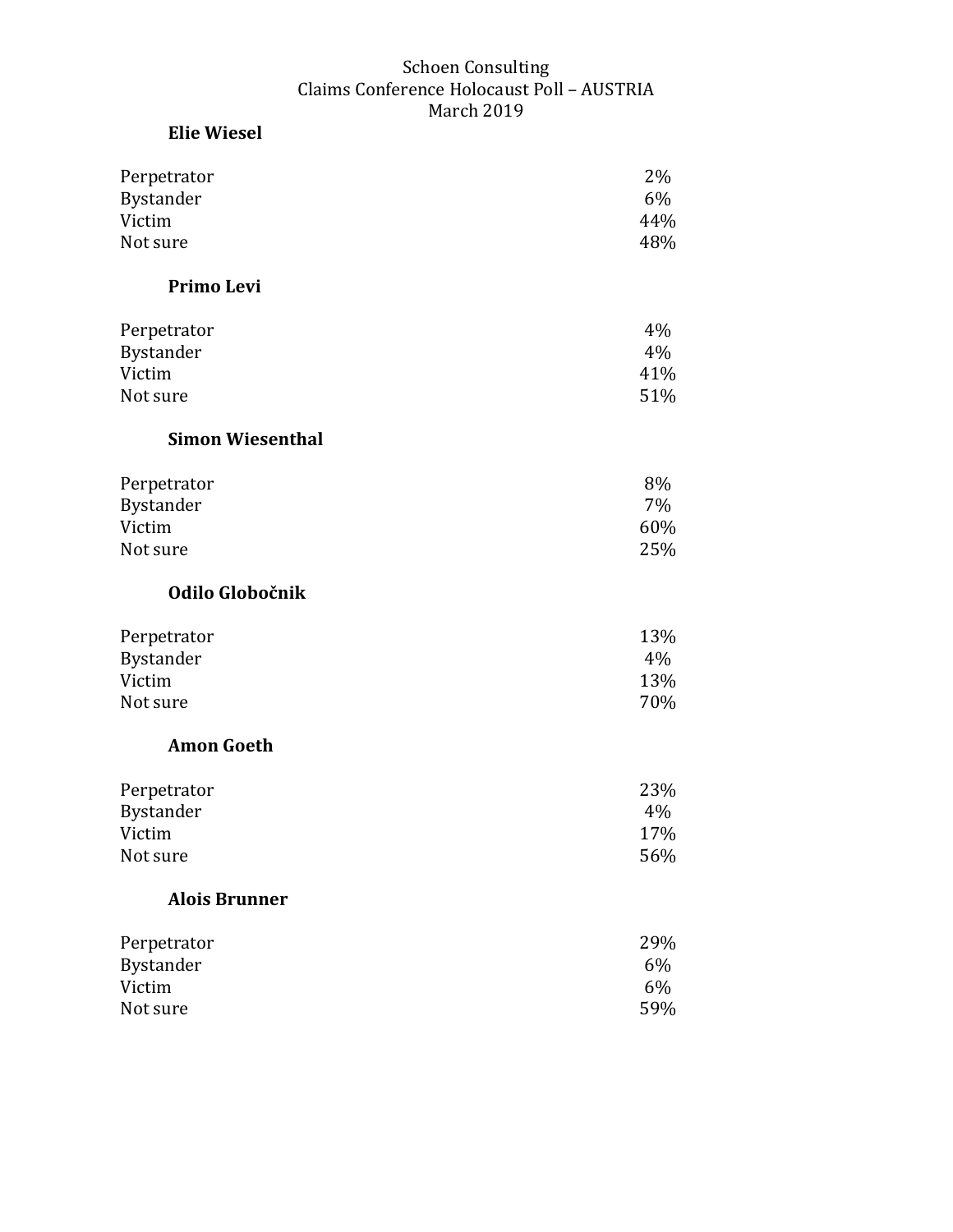## **Ernst Kaltenbrunner**

| Perpetrator | 30% |
|-------------|-----|
| Bystander   | 10% |
| Victim      | 8%  |
| Not sure    | 52% |

# **Franz Murer**

| Perpetrator | 21%   |
|-------------|-------|
| Bystander   | $4\%$ |
| Victim      | 7%    |
| Not sure    | 68%   |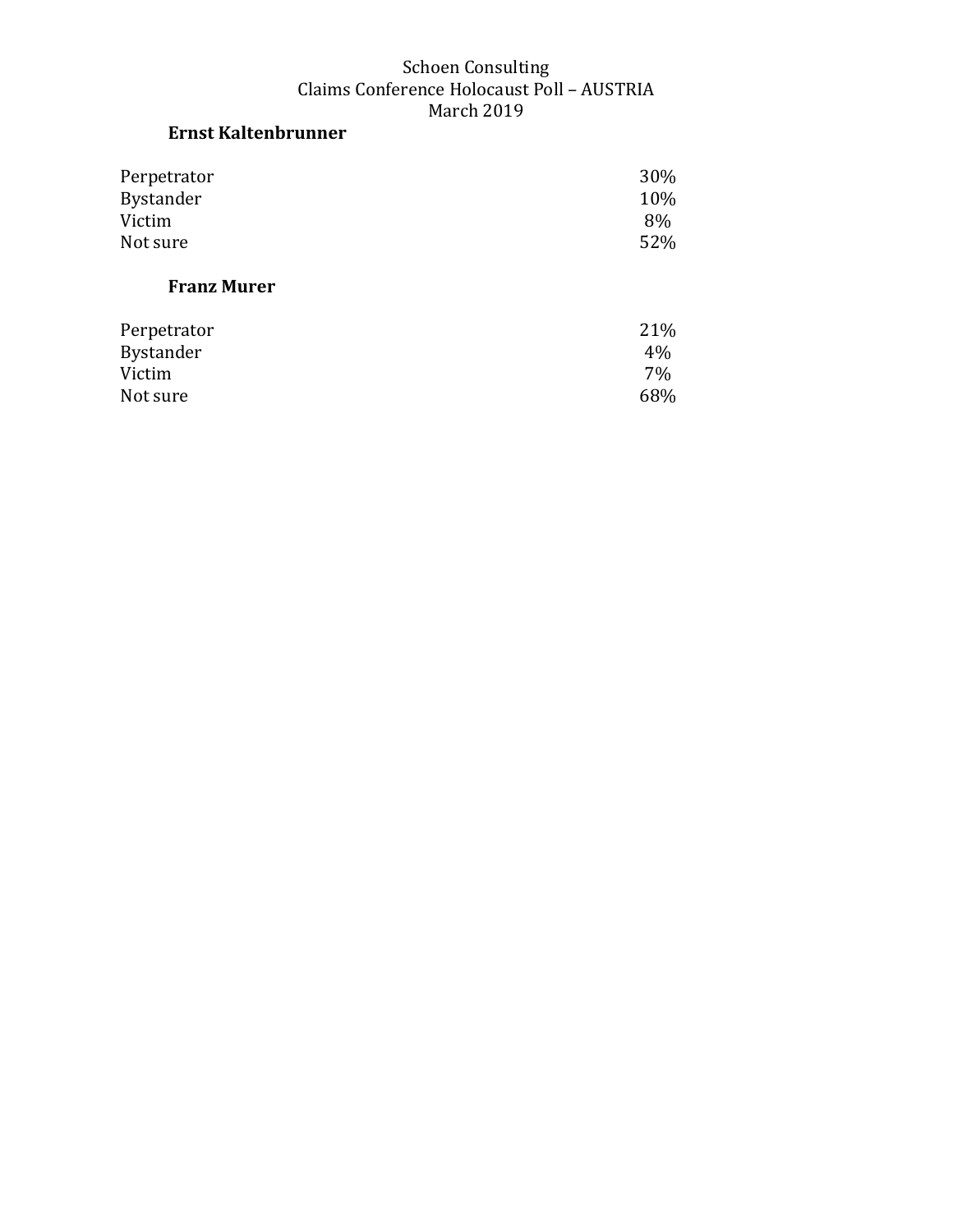# **The Final Solution & Crimes Against the Jewish People**

**INTRO:** As I previously mentioned, the term Holocaust refers to the efforts made by the Nazis to persecute and murder Jews throughout Europe.

I will now ask you some more questions about the Holocaust.

13. **Approximately** how many Jews were killed in the years leading up to the Anschluss and during the Holocaust? Please select from the following list: **SELECT ONE**

Approximately:

| $2\%$ |
|-------|
| 10%   |
| 13%   |
| 11%   |
| 44%   |
| 4%    |
| 16%   |
|       |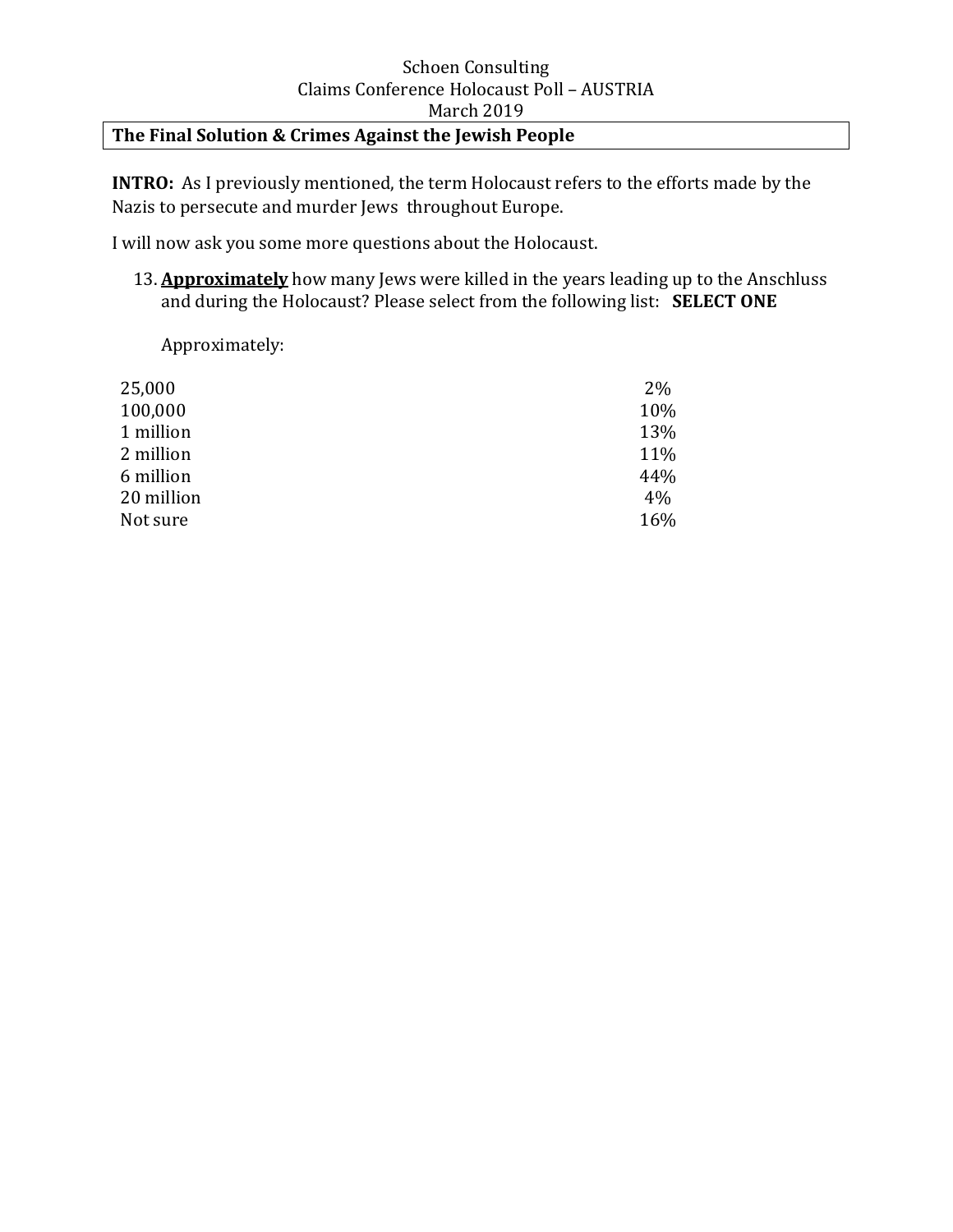#### Schoen Consulting Claims Conference Holocaust Poll – AUSTRIA March 2019 14. Okay and how was the Holocaust carried out? **OPEN END WITH PRECODES**

| <b>Concentration Camps</b>                | 41%   |
|-------------------------------------------|-------|
| Gassing                                   | 32%   |
| Death Camps                               | 23%   |
| Slave labor camps                         | 10%   |
| Deportations                              | 9%    |
| Banning Jews from public life             | 9%    |
| Medical experiments                       | 7%    |
| ReichKristallnacht                        | $7\%$ |
| Shootings                                 | 6%    |
| Death marches                             | 4%    |
| Kristallnacht                             | 4%    |
| Ghettos                                   | 3%    |
| Spontaneous acts of violence against Jews | 3%    |
| Forcing Jews out of workforce             | 3%    |
| Nuremberg Laws                            | 3%    |
| Mobile killing squads                     | 2%    |
| Starvation                                | 2%    |
| Other forms of persecution of Jews        | 2%    |
| Novemberpogrom                            | 2%    |
| Denial of citizenship                     | 2%    |
| Collaboration by the general population   | $1\%$ |
| Propaganda                                | $1\%$ |
| Ban on intermarriage                      | 1%    |
| <b>Other</b>                              | 29%   |
| Not sure                                  | 6%    |
|                                           |       |

15. During the Holocaust, Jews and many others were sent to concentration camps, death camps, and ghettos. Can you name any concentration camps, death camps, or ghettos you have heard of? **[OPEN-END WITH PRE-CODES]** 

| 60%   |
|-------|
| 58%   |
| 25%   |
| 8%    |
| 4%    |
| 3%    |
| 3%    |
| 3%    |
| $1\%$ |
| 10%   |
|       |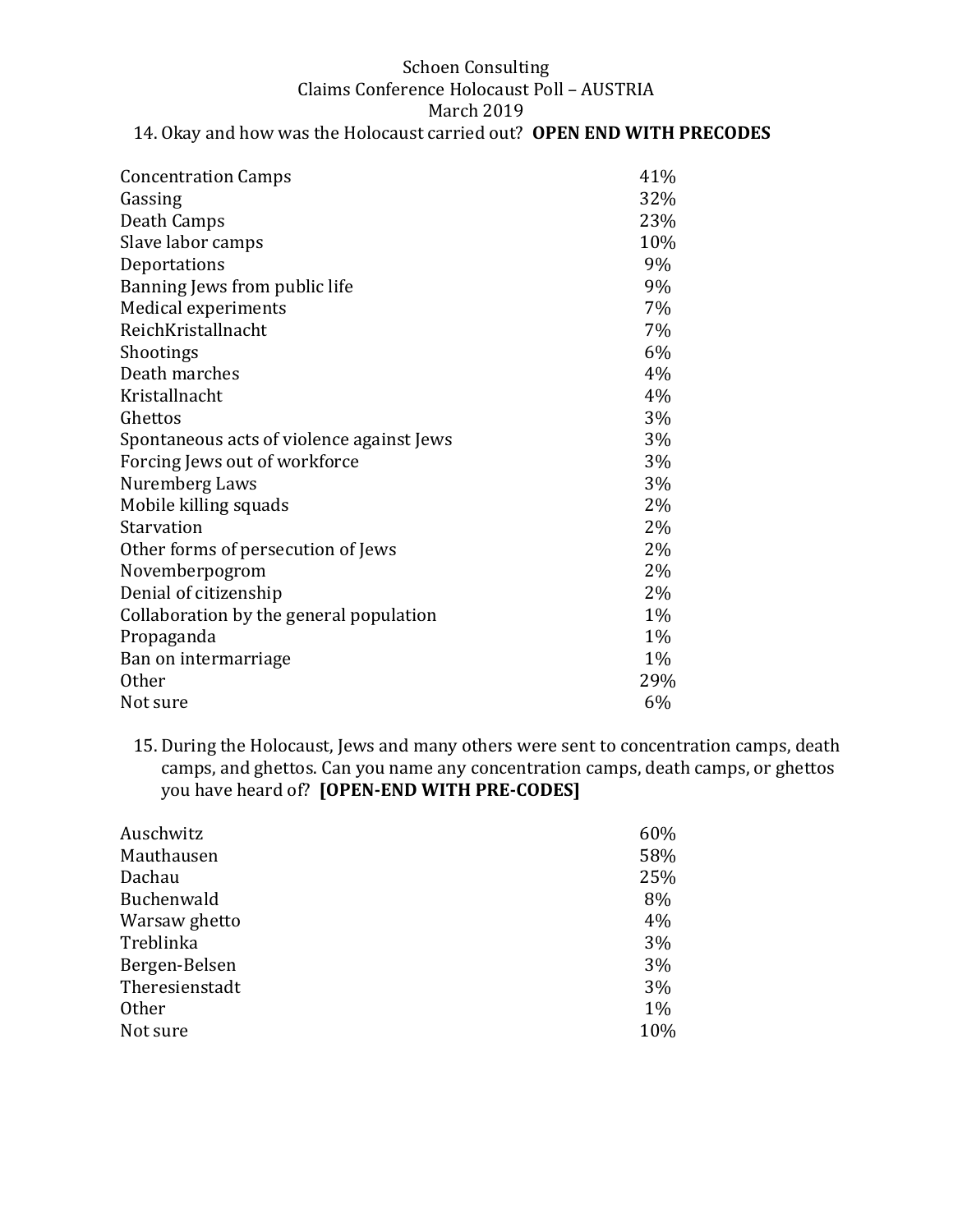### **Knowledge of Holocaust Facts**

**INTRO:** Now I am going to ask you some more questions about the Holocaust, life under the Nazis and their collaborators.

16. In which country did the Nazis first come to power? **OPEN ENDED WITH PRECODES**

| Germany      | 87% |
|--------------|-----|
| Austria      | 3%  |
| Poland       | 2%  |
| <b>Other</b> | 8%  |
| Not sure     | --  |

17. Who was the leader of Nazi Germany? **OPEN ENDED**

| Adolf Hitler | 84%   |
|--------------|-------|
| <b>Other</b> | 16%   |
| Not sure     | $- -$ |

18. As you may know, Austria was part of Nazi Germany during the Holocaust. From what you know, how did Austrians react to the annexation by Nazi Germany?

| Austria was annexed by Nazi Germany and  | $7\%$ |
|------------------------------------------|-------|
| most Austrians resisted the annexation   |       |
| Austria was annexed by Nazi Germany and  | 45%   |
| most Austrians took no action            |       |
| Austria was annexed by Nazi Germany with | 32%   |
| wide support from Austrians              |       |
| Not sure                                 | 16%   |

19. In your opinion, was Austria a victim or a perpetrator of the Holocaust?

| Victim      | 12% |
|-------------|-----|
| Perpetrator | 13% |
| <b>Both</b> | 68% |
| Not Sure    | 7%  |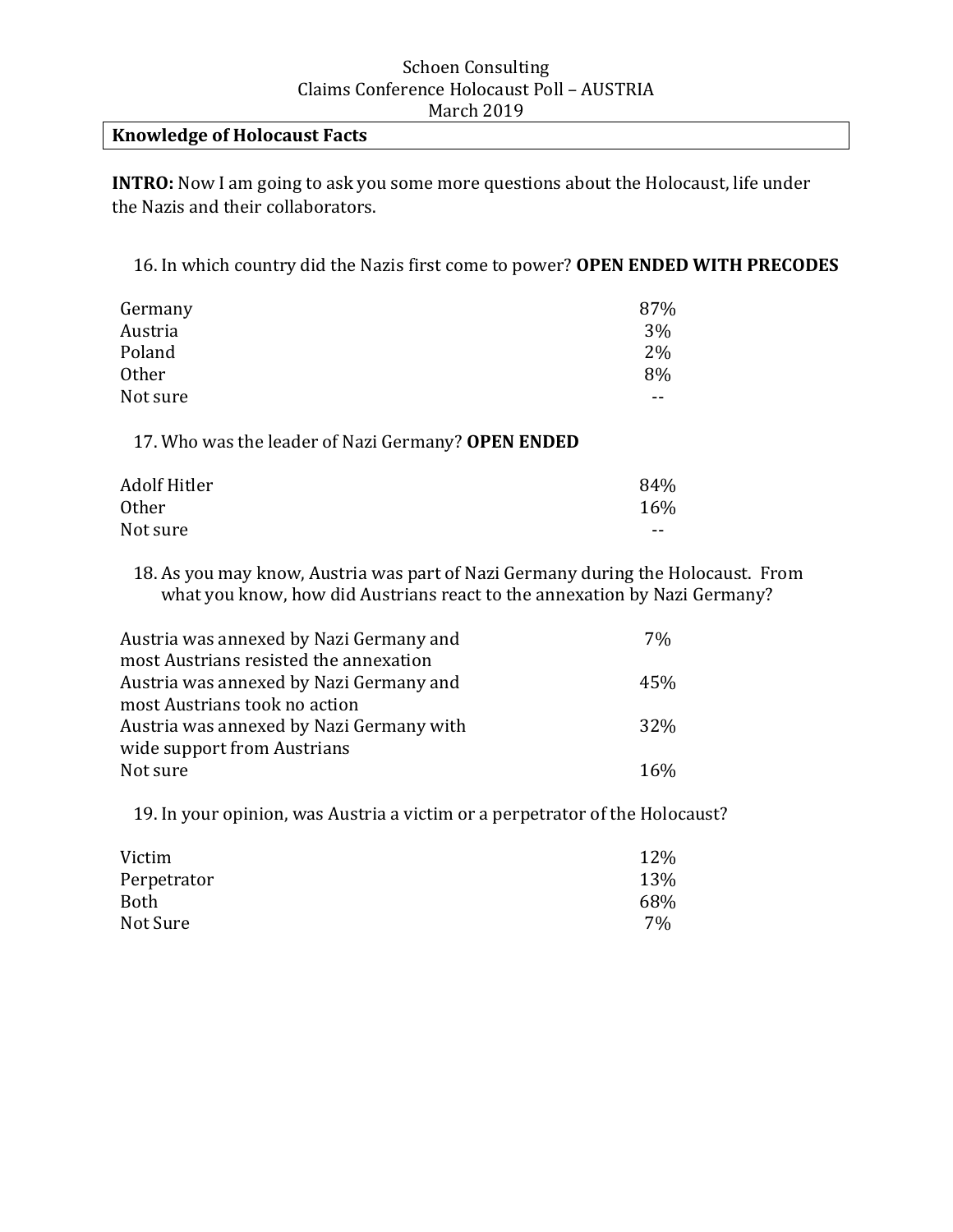### Schoen Consulting Claims Conference Holocaust Poll – AUSTRIA March 2019 20. In what year did the annexation of Austria by Nazi Germany take place?

| 1933 | 4%  |
|------|-----|
| 1934 | 5%  |
| 1935 | 6%  |
| 1936 | 4%  |
| 1937 | 3%  |
| 1938 | 55% |
| 1939 | 8%  |
| 1940 | 3%  |
| 1941 | 3%  |
| 1942 | 3%  |
| 1943 | 2%  |
| 1944 | 1%  |
| 1945 | 3%  |
|      |     |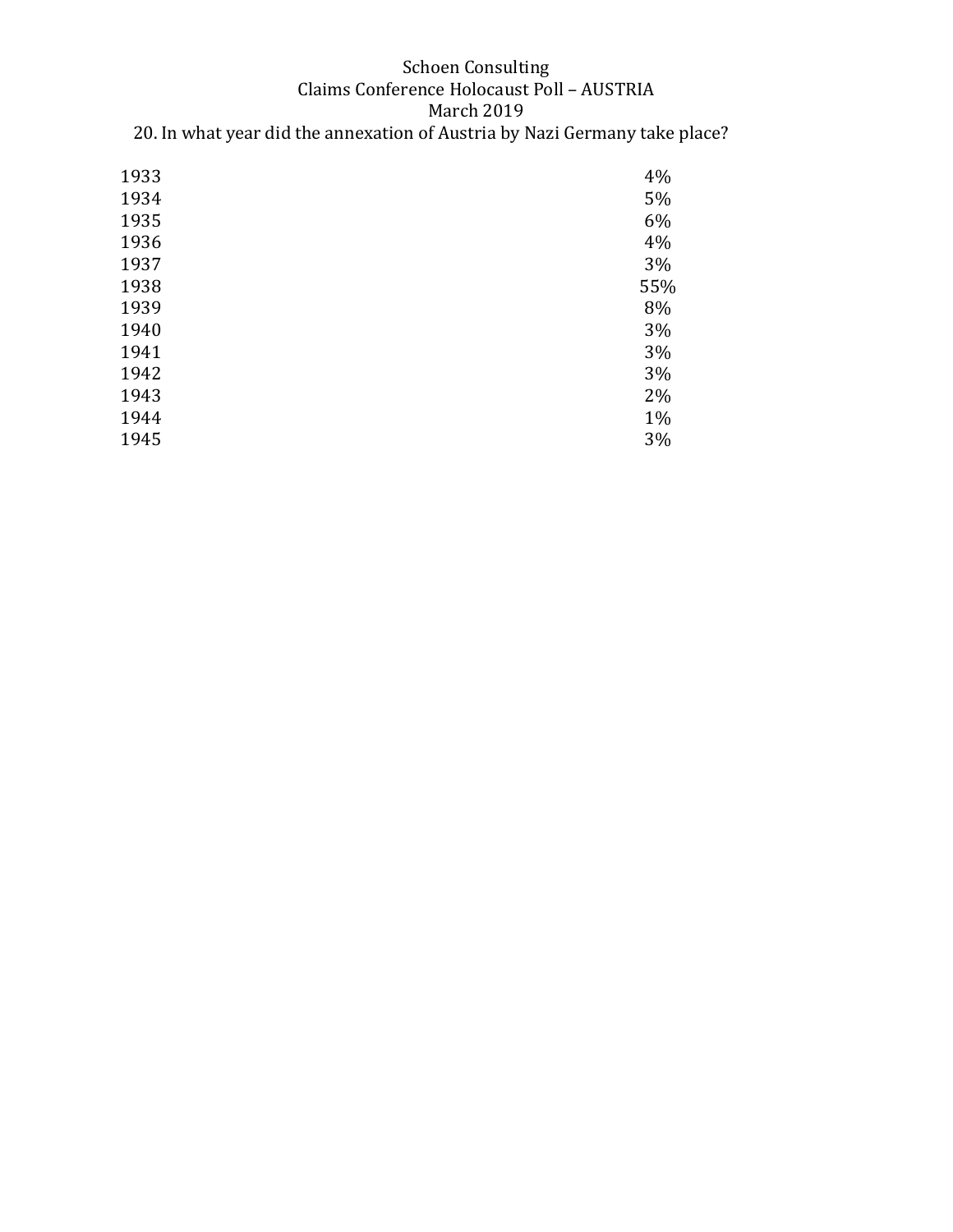21. What measures, if any, were taken against the Jewish population in Austria immediately after the Anschluss? **OPEN ENDED WITH PRECODES** 

| Banning Jews from public life | 49%   |
|-------------------------------|-------|
| Forced to wear Star of David  | 40%   |
| Forcing Jews out of workforce | 38%   |
| Murder                        | 38%   |
| Spontaneous acts of violence  | 28%   |
| Removal of civil rights       | 17%   |
| Removal of economic rights    | 11%   |
| Deportation                   | 11%   |
| Propaganda                    | 11%   |
| Reichkristallnacht            | 9%    |
| Kristallnacht                 | 4%    |
| <b>Boycotts</b>               | $3\%$ |
| Novemberpogrom                | $1\%$ |
| <b>Other</b>                  | 4%    |
| Not sure                      | 16%   |

22. Thinking about the Nazis, did the Nazis persecute only the Jewish people or were other groups persecuted as well?

| Only Jews were persecuted by the Nazis | 16% |
|----------------------------------------|-----|
| Other groups were persecuted as well   | 76% |
| Not sure                               | 8%  |

23. During the Holocaust, the Jewish people were forced to wear symbols/badges on their clothing in public to identify and isolate them. Do you know of any symbols, and if so, can you list some? **OPEN END WITH PRECODES**

| Star of David            | 42%             |
|--------------------------|-----------------|
| Yellow stars             | 23%             |
| Stars (generally)        | 15%             |
| Other incorrect response | 20 <sub>%</sub> |
| Not sure                 | 8%              |

24. From what you know, not including the Jewish people, were other groups of people required to wear special symbols/badges in public during the Holocaust?

| Yes, other groups of people were required | 30%        |
|-------------------------------------------|------------|
| to wear special symbols/badges            |            |
| No, other groups of people were not       | <b>28%</b> |
| required to wear special symbols/badges   |            |
| Not sure                                  | 42%        |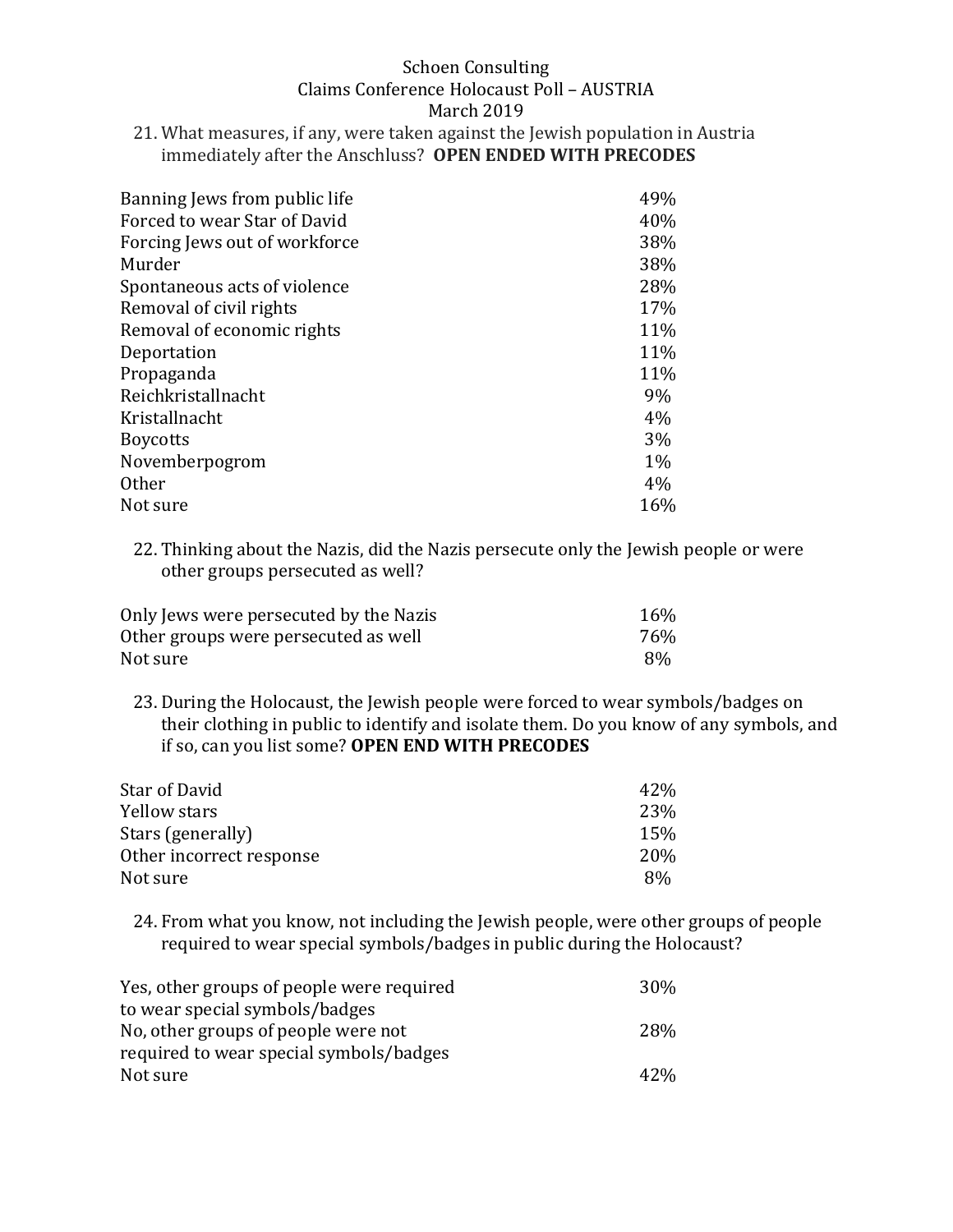25. Some people say that the Austrian population worked together with the Nazis during the Holocaust. Others say that the Austrian population resisted\*\* the Nazis. Which comes closer to your view?

| Most of the Austrian population worked  | 35%   |
|-----------------------------------------|-------|
| with the Nazis while very few resisted  |       |
| Some of the Austrian population worked  | 46%   |
| with the Nazis and some resisted        |       |
| Very few of the Austrian population     | $6\%$ |
| worked with the Nazis and most resisted |       |
| Not sure                                | 13%   |

*\*\*By "resist" we mean non-violent resistance, armed resistance, helping people go into hiding, forgery of documents and publishing anti-Nazi publications.* 

26. Okay, and how would you describe the mood among the general population in Austria during the Anschluss in March 1938?

| Welcoming   | 44% |
|-------------|-----|
| Indifferent | 41% |
| Against     | 3%  |
| Not Sure    | 12% |
|             |     |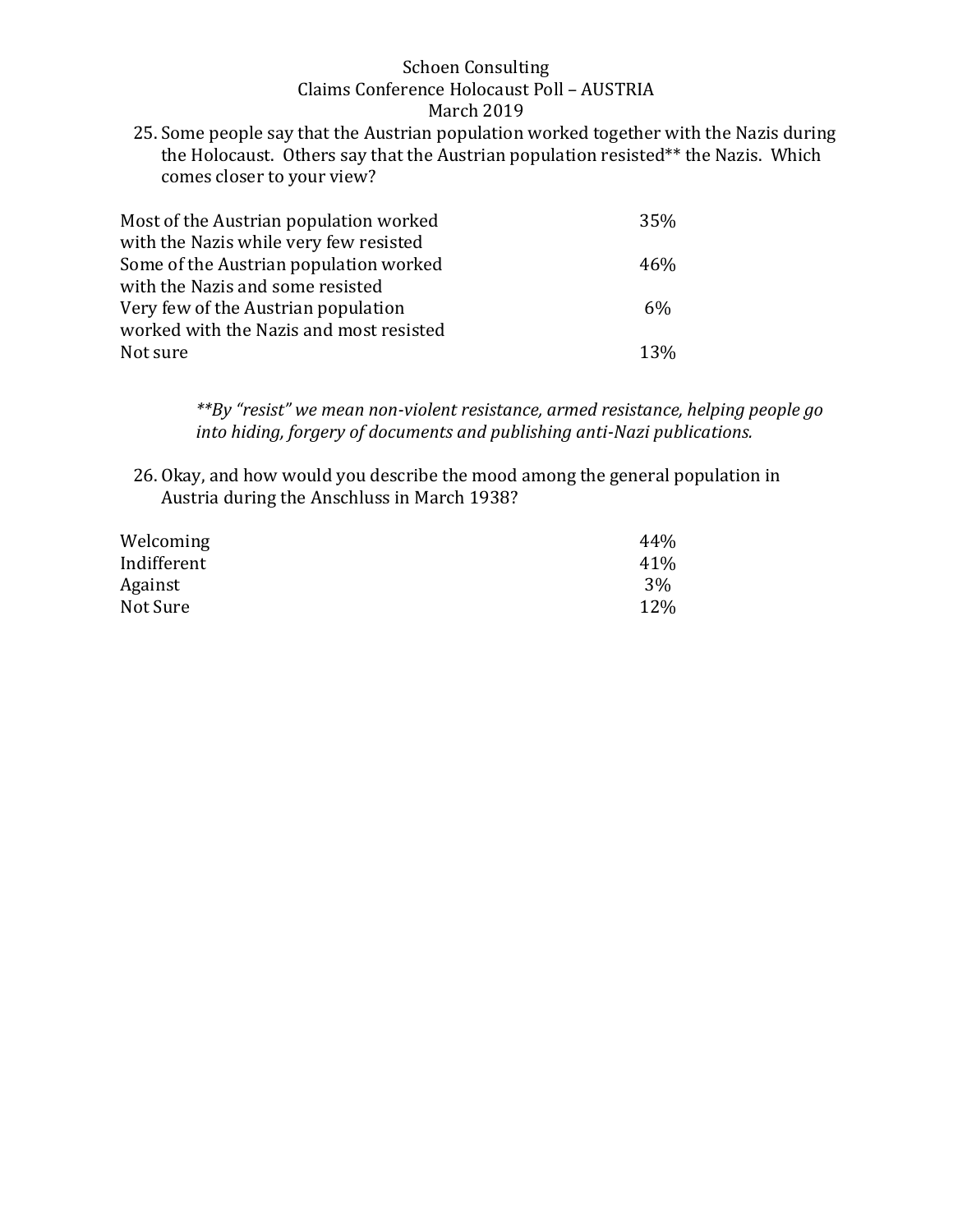27. You will now be given a list of different professions. For each, please indicate what percentage of people in each profession in Austria were members of the Nazi party during the Holocaust.

## **Teachers**

| 90-100%  | 9%    |
|----------|-------|
| 70-89%   | 30%   |
| 40-69%   | 20%   |
| 10-39%   | 9%    |
| $1-9%$   | 2%    |
| None     | $1\%$ |
| Not sure | 29%   |

#### **Doctors**

| 90-100%  | 10%   |
|----------|-------|
| 70-89%   | 27%   |
| 40-69%   | 20%   |
| 10-39%   | 11%   |
| $1-9%$   | $1\%$ |
| None     | $1\%$ |
| Not sure | 30%   |

### **Judges**

| 90-100%  | 26%   |
|----------|-------|
| 70-89%   | 24%   |
| 40-69%   | 12%   |
| 10-39%   | 7%    |
| $1-9%$   | $1\%$ |
| None     | $1\%$ |
| Not sure | 29%   |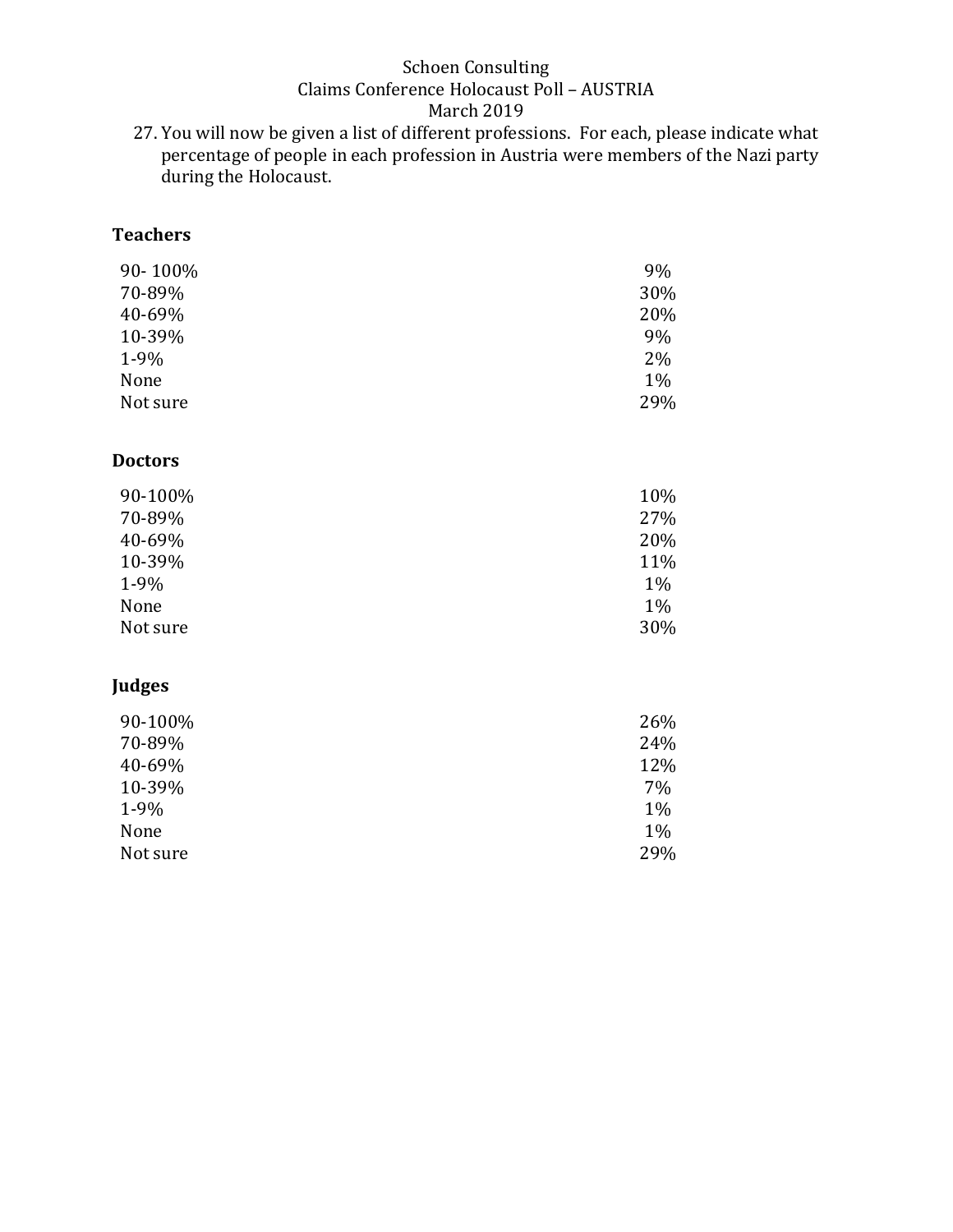28. Now, thinking specifically about the genocide of the Jewish population of Austria during the Holocaust, which of the following people and/or groups do you think was responsible for the genocide of the Jewish people? **SELECT ALL THAT APPLY** 

| <b>Adolf Hitler</b>                        | 86%   |
|--------------------------------------------|-------|
| The Nazis                                  | 78%   |
| Austrians who participated in the          | 57%   |
| deportation/mass murder of the Jewish      |       |
| population in Austria                      |       |
| Members of the Austrian National Socialist | 51%   |
| Party                                      |       |
| Germany                                    | 29%   |
| Austria                                    | 19%   |
| All Austrian citizens                      | $1\%$ |
| Not sure                                   | 6%    |

29. From what you know, when did the general population of Austria learn about Nazi Germany's plan to murder the Jewish people of Europe? Please select year from list below:

| 1934<br>4%<br>1935<br>6%<br>1936<br>8%<br>1937<br>5%<br>1938<br>1939<br>1940<br>1941<br>5%<br>1942<br>5%<br>1943<br>3%<br>1944<br>2%<br>1945<br>6% | 1933 | 10% |
|----------------------------------------------------------------------------------------------------------------------------------------------------|------|-----|
|                                                                                                                                                    |      |     |
|                                                                                                                                                    |      |     |
|                                                                                                                                                    |      |     |
|                                                                                                                                                    |      |     |
|                                                                                                                                                    |      | 20% |
|                                                                                                                                                    |      | 12% |
|                                                                                                                                                    |      | 14% |
|                                                                                                                                                    |      |     |
|                                                                                                                                                    |      |     |
|                                                                                                                                                    |      |     |
|                                                                                                                                                    |      |     |
|                                                                                                                                                    |      |     |

30. How many, if any at all, Austrians acted to rescue Jewish people?

| A great deal of Austrians acted to rescue  | 3%    |
|--------------------------------------------|-------|
| Jewish people                              |       |
| Many Austrians acted to rescue Jewish      | 25%   |
| people                                     |       |
| A few Austrians acted to rescue Jewish     | 60%   |
| people                                     |       |
| No Austrians acted to rescue Jewish people | $1\%$ |
| Not sure                                   | 11%   |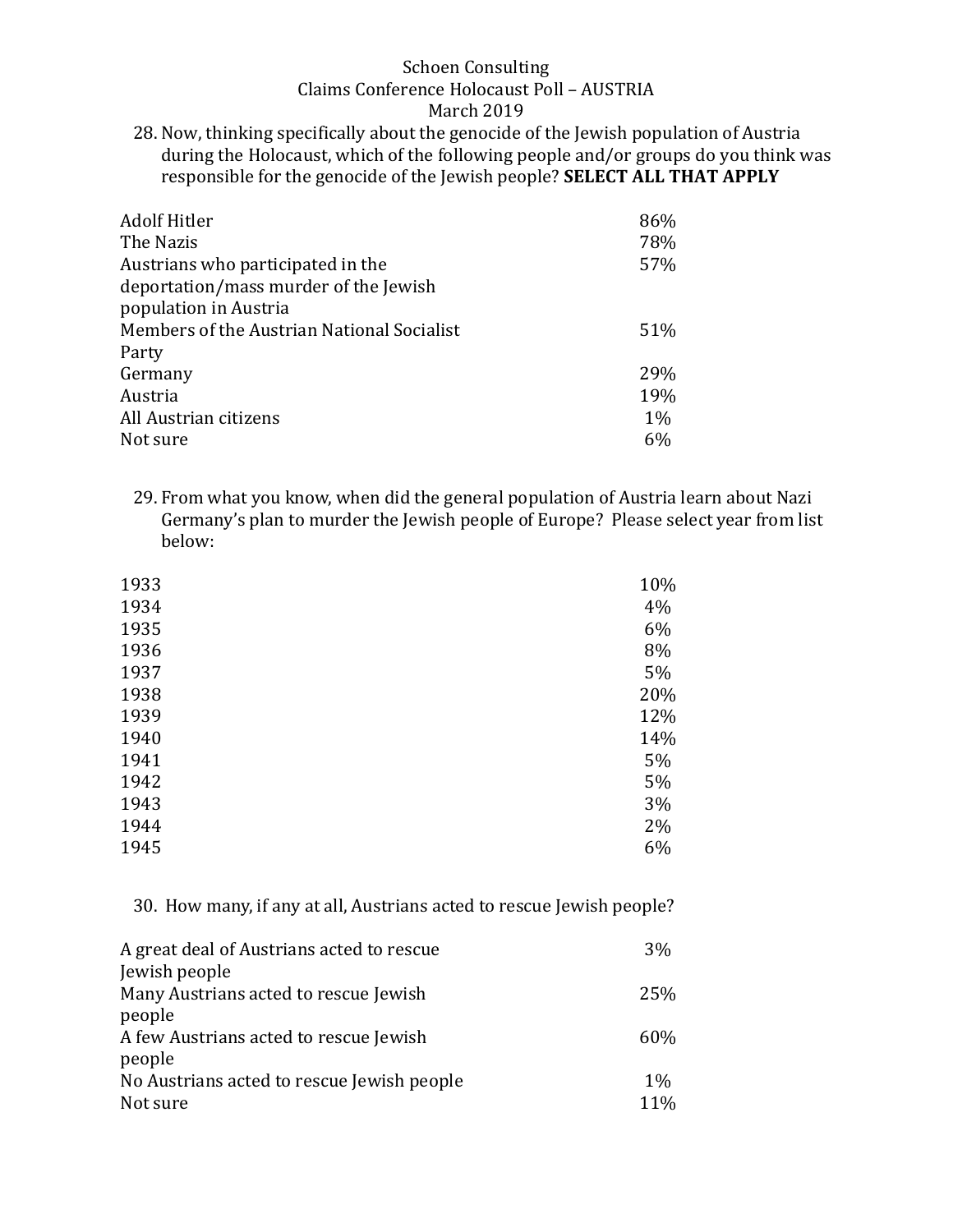### **Holocaust Denial**

**INTRO:** Thank you for your answers so far. I will now ask you some questions about your opinion about the Holocaust.

31. Some believe that the Holocaust did not happen. From what you know, how many people in Austria think that the Holocaust did not happen?

| A great deal | $4\%$ |
|--------------|-------|
| Many         | 13%   |
| A few        | 66%   |
| None         | 9%    |
| Not sure     | 8%    |
|              |       |

32. Which of the following statements comes closest to your views about the Holocaust in Europe during World War Two? **PLEASE SELECT ONE FROM THE LIST BELOW**

| The Holocaust is a myth                 | $1\%$ |
|-----------------------------------------|-------|
| The Holocaust happened, but the number  | 9%    |
| of Jews who died in it has been greatly |       |
| exaggerated                             |       |
| The Holocaust happened, and the number  | 82%   |
| of Jews who died in it have been fairly |       |
| described                               |       |
| Not sure                                | 8%    |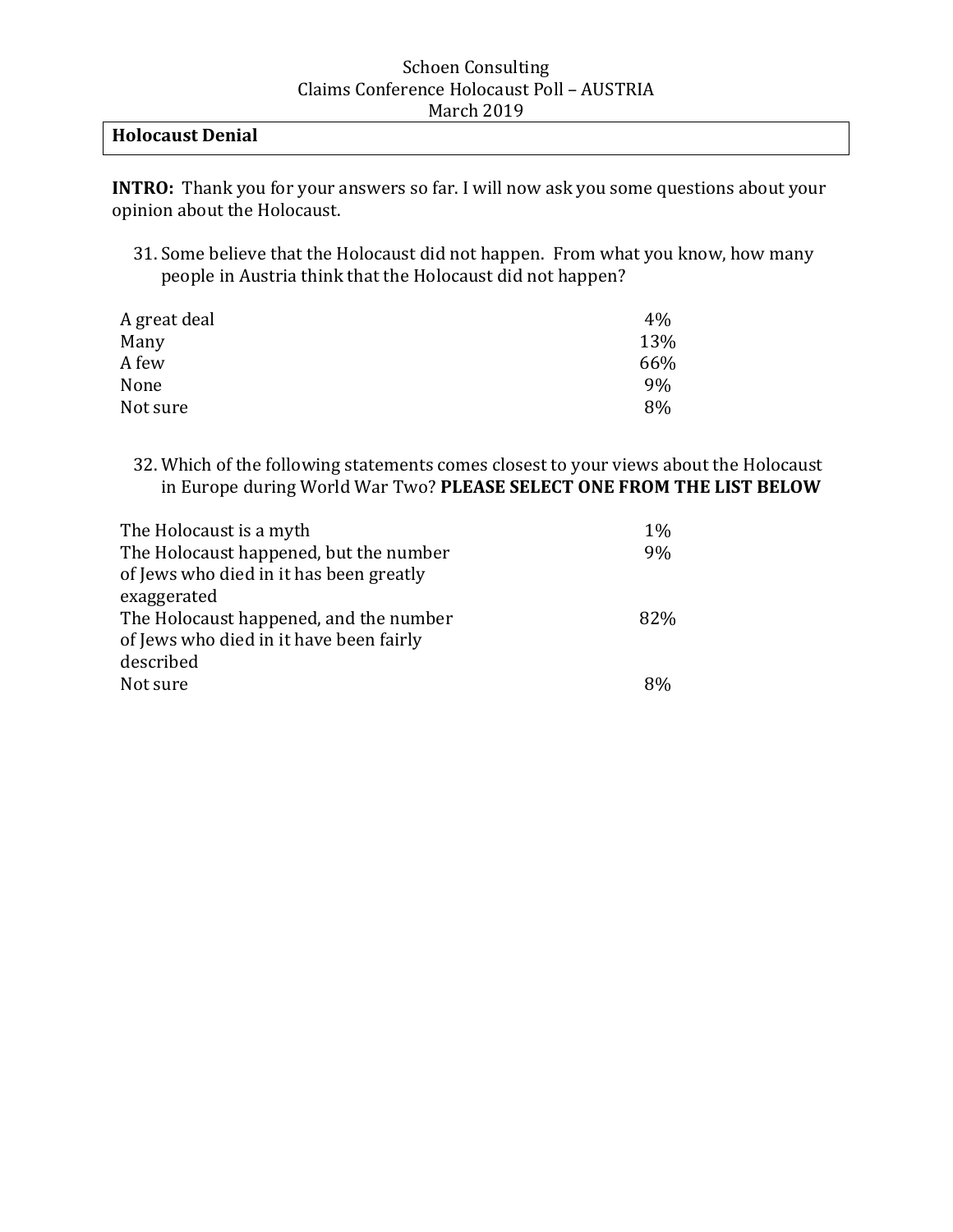## **Perceptions/Misperceptions**

**INTRO:** Switching gears slightly, I will now read to you a list of statements that have been made about Jews and the Holocaust. **For each, please tell me if you agree or disagree:** 

33. Some non-Jews, or "Righteous Gentiles," risked their lives to save Jews during the Holocaust.

| <b>TOTAL AGREE</b><br><b>TOTAL DISAGREE</b> | 89%<br>$2\%$ |
|---------------------------------------------|--------------|
| Strongly agree                              | 53%          |
| Agree                                       | 36%          |
| Neutral - neither agree nor disagree        | 6%           |
| <b>Disagree</b>                             | 2%           |
| Strongly disagree                           |              |
| Not sure                                    | 3%           |

34. Fewer people seem to care about the Holocaust today than they used to.

| <b>TOTAL AGREE</b>                   | 63% |
|--------------------------------------|-----|
| <b>TOTAL DISAGREE</b>                | 13% |
| Strongly agree                       | 21% |
| Agree                                | 42% |
| Neutral - neither agree nor disagree | 18% |
| <b>Disagree</b>                      | 8%  |
| Strongly disagree                    | 5%  |
| Not sure                             | 6%  |

35. It is important to continue teaching people about the Holocaust, in part, so it doesn't happen again.

| <b>TOTAL AGREE</b>                   | 75% |
|--------------------------------------|-----|
| <b>TOTAL DISAGREE</b>                | 8%  |
| Strongly agree                       | 52% |
| Agree                                | 23% |
| Neutral - neither agree nor disagree | 15% |
| <b>Disagree</b>                      | 3%  |
| Strongly disagree                    | 5%  |
| Not sure                             | 2%  |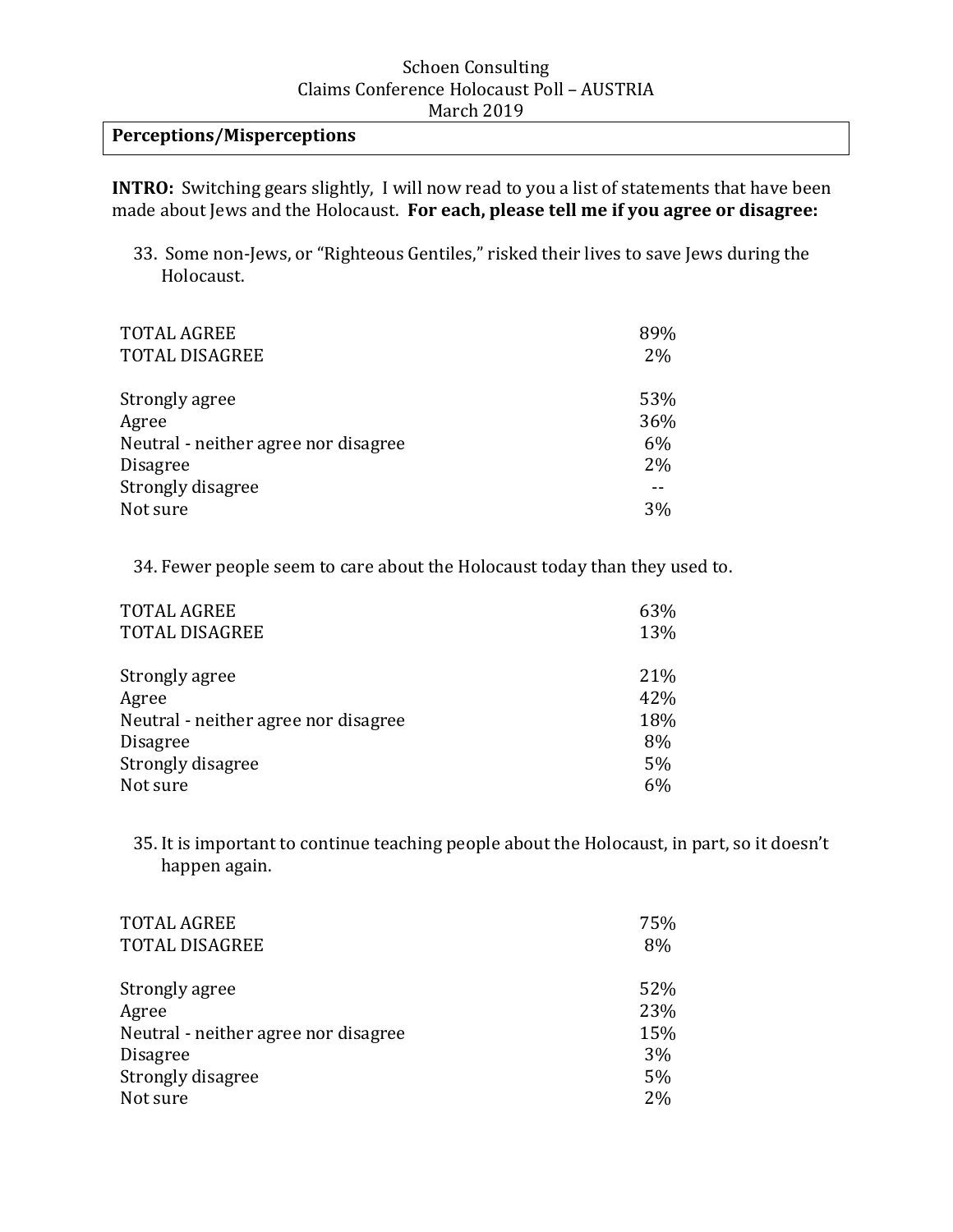36. The Holocaust could happen again.

| <b>TOTAL AGREE</b>                   | 45% |
|--------------------------------------|-----|
| <b>TOTAL DISAGREE</b>                | 32% |
|                                      |     |
| Strongly agree                       | 9%  |
| Agree                                | 36% |
| Neutral - neither agree nor disagree | 13% |
| <b>Disagree</b>                      | 16% |
| Strongly disagree                    | 16% |
| Not sure                             | 10% |

37. The Jewish people could face another mass genocide.

| <b>TOTAL AGREE</b>                   | 27% |
|--------------------------------------|-----|
| TOTAL DISAGREE                       | 35% |
| Strongly agree                       | 9%  |
| Agree                                | 18% |
| Neutral - neither agree nor disagree | 30% |
| <b>Disagree</b>                      | 24% |
| Strongly disagree                    | 11% |
| Not sure                             | 8%  |

38. National Socialism/Nazism could come to power again.

| <b>TOTAL AGREE</b>                   | 38% |
|--------------------------------------|-----|
| <b>TOTAL DISAGREE</b>                | 35% |
| Strongly agree                       | 11% |
| Agree                                | 27% |
| Neutral - neither agree nor disagree | 20% |
| <b>Disagree</b>                      | 21% |
| Strongly disagree                    | 14% |
| Not sure                             | 7%  |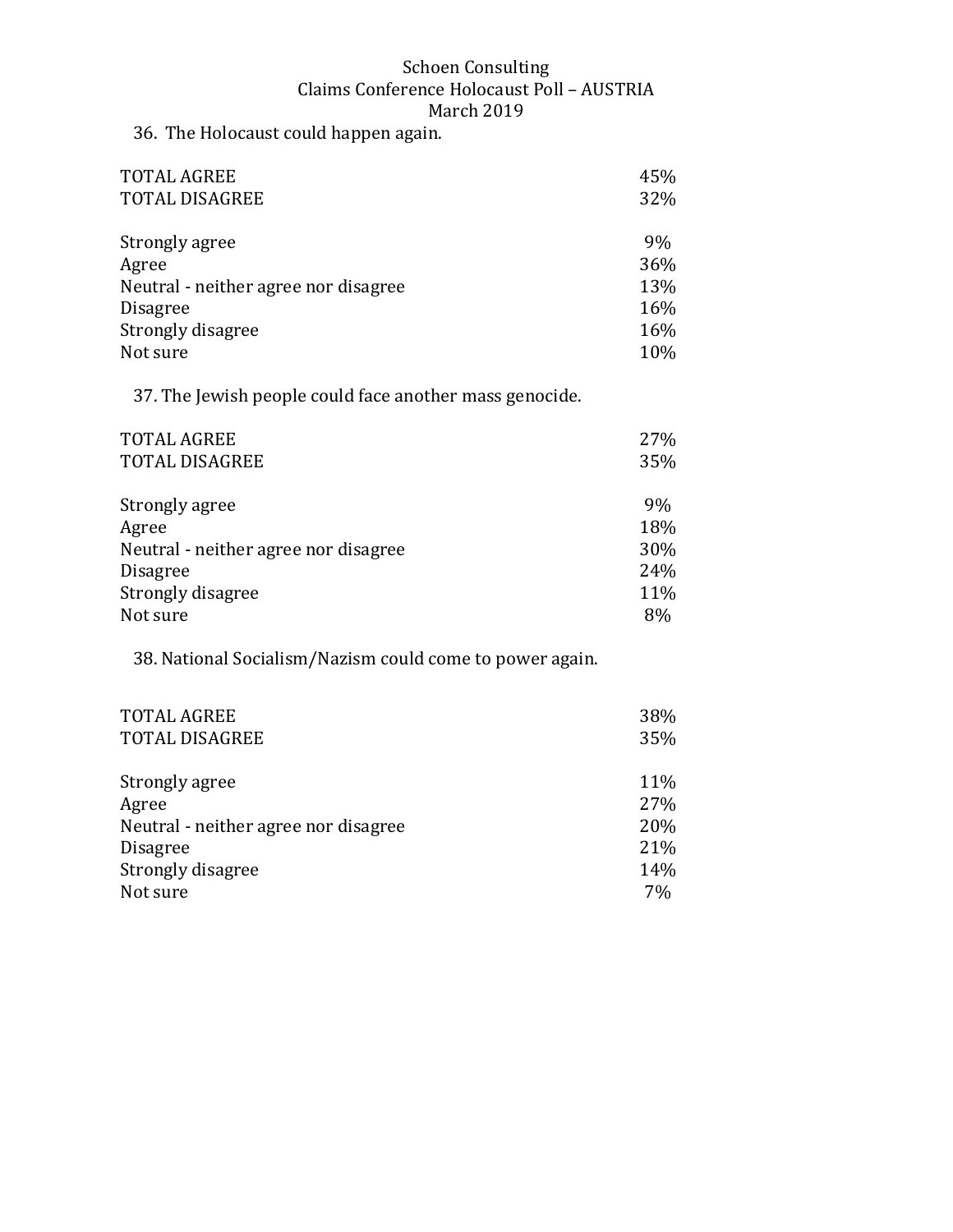39. The Holocaust is unique and different than any other act of genocide that has occurred in the 20th/21st century.

| <b>TOTAL AGREE</b>                   | 53% |
|--------------------------------------|-----|
| <b>TOTAL DISAGREE</b>                | 22% |
| Strongly agree                       | 23% |
| Agree                                | 30% |
| Neutral - neither agree nor disagree | 22% |
| <b>Disagree</b>                      | 12% |
| Strongly disagree                    | 10% |
| Not sure                             | 3%  |

40. Holocaust education should be compulsory in school.

| <b>TOTAL AGREE</b><br><b>TOTAL DISAGREE</b> | 76%<br>8% |
|---------------------------------------------|-----------|
| Strongly agree                              | 46%       |
| Agree                                       | 30%       |
| Neutral - neither agree nor disagree        | 11%       |
| <b>Disagree</b>                             | 3%        |
| Strongly disagree                           | 5%        |
| Not sure                                    | 5%        |

41. People still talk too much about what happened during the Holocaust.

| <b>TOTAL AGREE</b>                   | 36% |
|--------------------------------------|-----|
| <b>TOTAL DISAGREE</b>                | 34% |
| Strongly agree                       | 13% |
| Agree                                | 23% |
| Neutral - neither agree nor disagree | 25% |
| <b>Disagree</b>                      | 17% |
| Strongly disagree                    | 17% |
| Not sure                             | 5%  |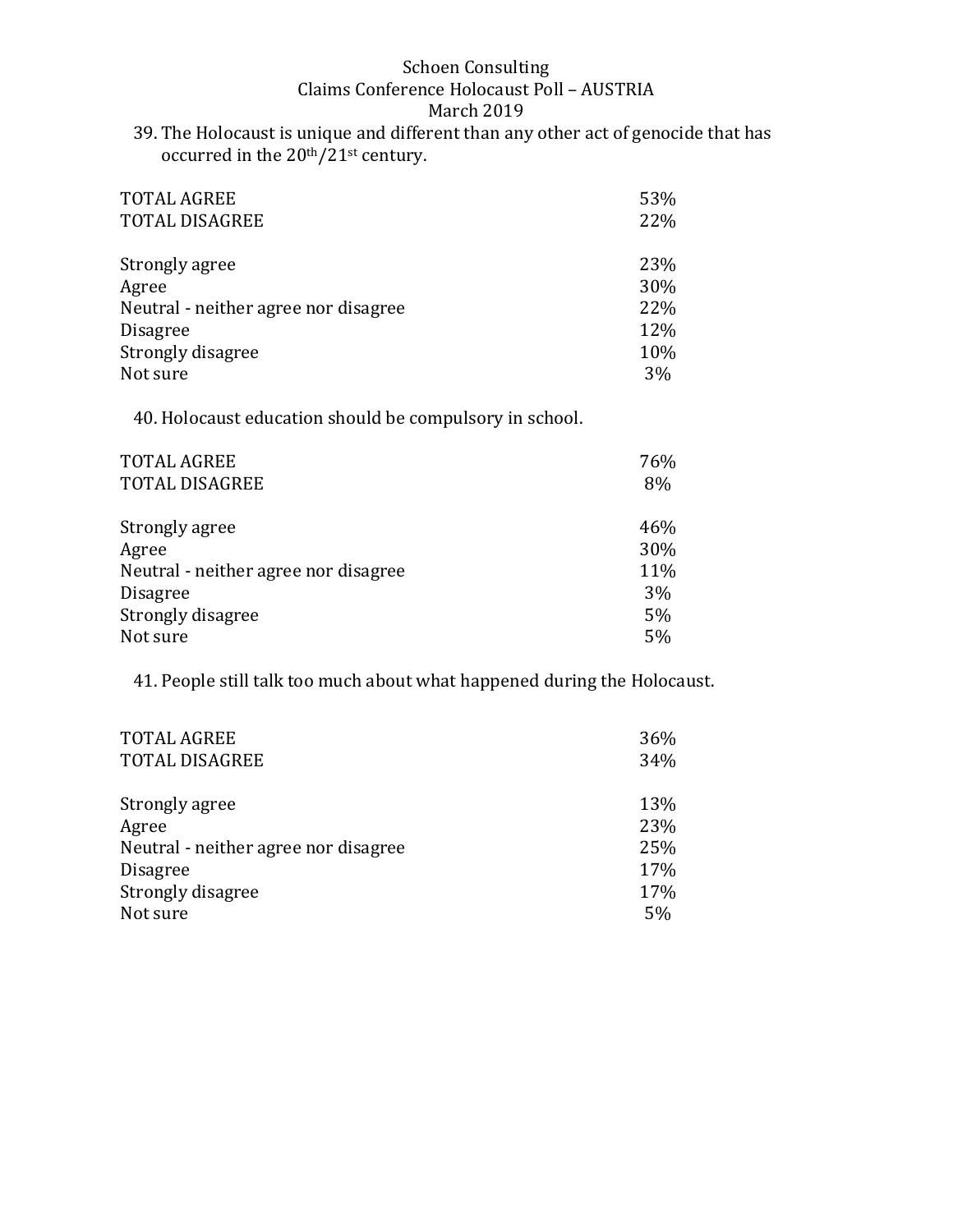## **Holocaust Education**

**Introduction:** I will now ask you some questions about how you learned about the Holocaust as well as some questions about Holocaust education in Austria today.

42. Where did you first hear about the Holocaust?

| At school                                     | 53%   |
|-----------------------------------------------|-------|
| At home                                       | 15%   |
| Television                                    | $7\%$ |
| During a field trip to a concentration camp   | 5%    |
| <b>Books</b>                                  | 4%    |
| Movies                                        | 4%    |
| Internet/online                               | $2\%$ |
| From a friend                                 | $1\%$ |
| <b>Museums</b>                                | $1\%$ |
| At house of worship (church/synagogue/mosque) |       |
| Other [list]                                  | 3%    |
| Not sure                                      | $5\%$ |

### 43. **If respondents answer [Books], [Television] or [Movies],** which? **[OPEN ENDED]**

| Schindler's List                             | 59%   |
|----------------------------------------------|-------|
| Anne Frank: Diary of a Young Girl            | 41%   |
| Holocaust (TV miniseries)                    | 29%   |
| The Pianist                                  | 19%   |
| A film adaptation of the Diary of Anne Frank | 17%   |
| Life is Beautiful                            | 13%   |
| The Boy in the Striped Pyjamas               | 9%    |
| <b>Band of Brothers</b>                      | 8%    |
| Sophie's Choice                              | 5%    |
| Night                                        | 4%    |
| War and Remembrance                          | 3%    |
| The Devil's Arithmetic                       | 2%    |
| Woman in Gold                                | $1\%$ |
| Number the Stars                             | $1\%$ |
| Defiance                                     | $1\%$ |
| <b>Other</b>                                 | 18%   |
| Not sure                                     | 9%    |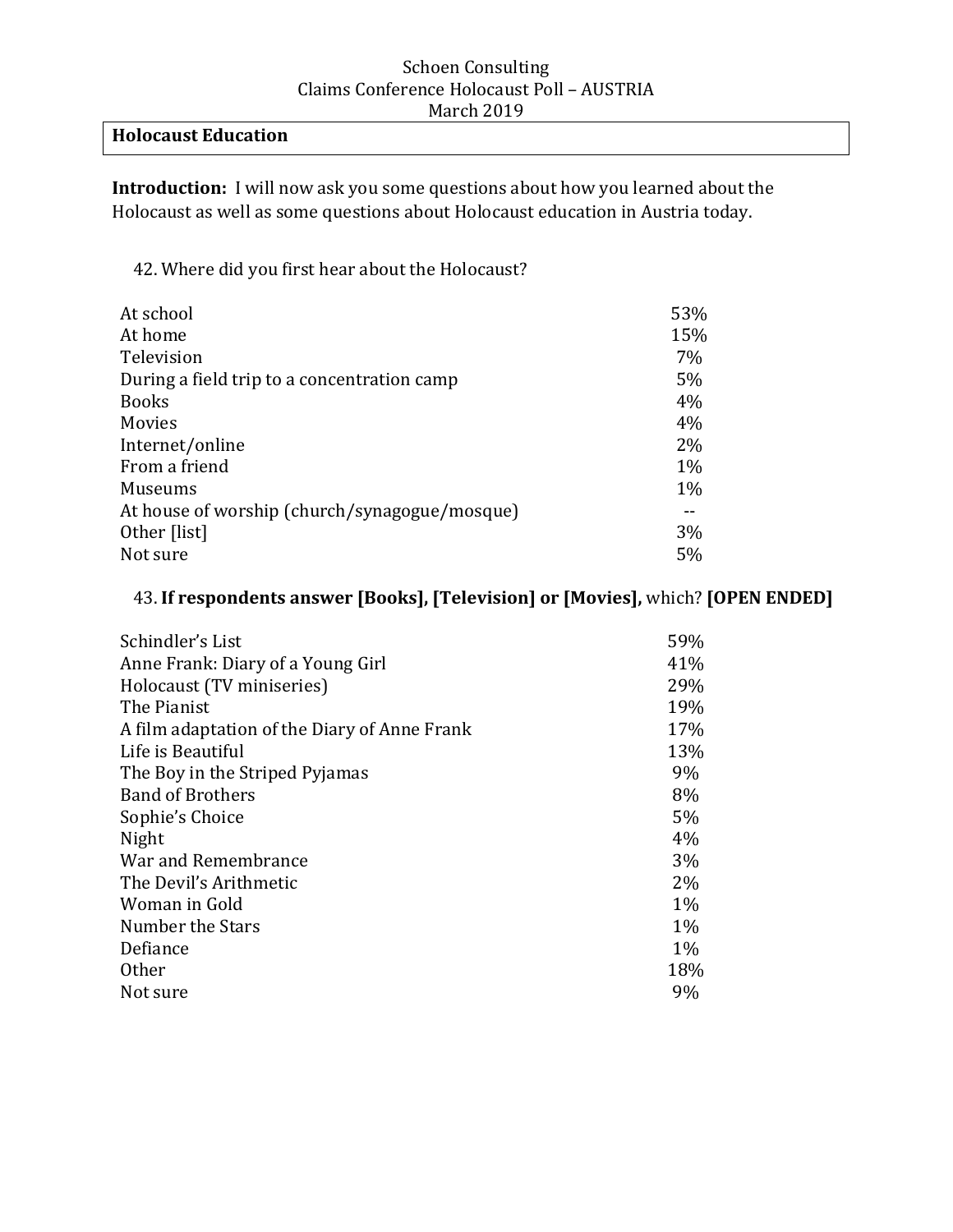44. And from what you can remember, how old were you when you first heard about the Holocaust?

| Under 5         | $1\%$ |
|-----------------|-------|
| $5 - 10$        | 24%   |
| $11-17$ years   | 54%   |
| 18-22 years old | 4%    |
| $23+$           | 5%    |
| <b>Other</b>    | $1\%$ |
| Not sure        | 11%   |

45. Do you think that all students should learn about the Holocaust while at school?

| Yes      | 82% |
|----------|-----|
| No       | 8%  |
| Not sure | 10% |

46. Who do you think should be responsible for providing education about the Holocaust? **SELECT ALL THAT APPLY**

| 77% |
|-----|
| 49% |
| 38% |
| 19% |
| 14% |
| 8%  |
| 5%  |
| 4%  |
|     |

47. Do you think that schools spend enough time teaching students about the Holocaust?

| Schools spend too much time teaching     | 7%              |
|------------------------------------------|-----------------|
| about the Holocaust                      |                 |
| Schools spend enough time teaching about | 34 <sub>%</sub> |
| the Holocaust                            |                 |
| Schools should spend more time teaching  | 48%             |
| about the Holocaust                      |                 |
| Not sure                                 | $11\%$          |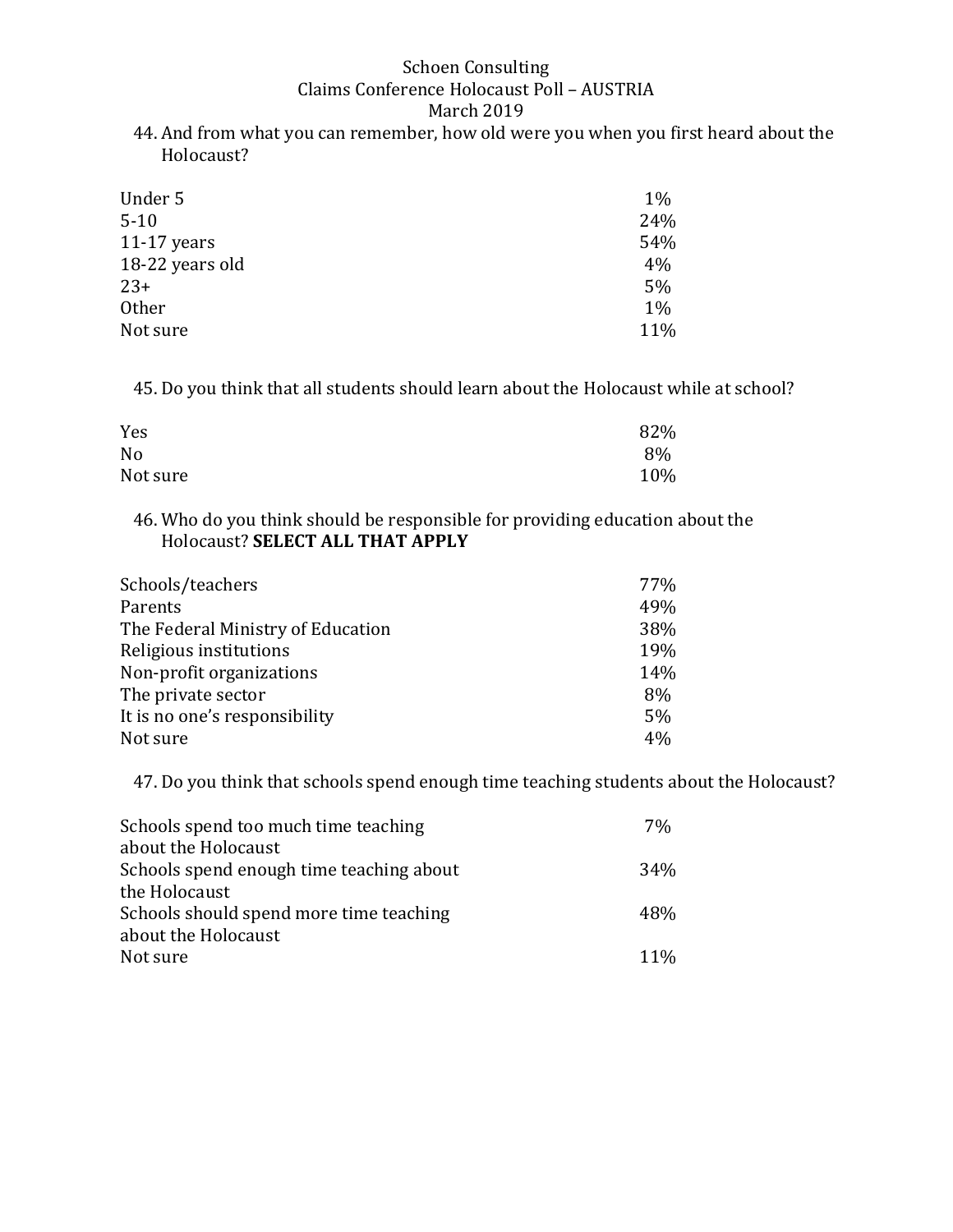48. Do you think that the lessons taught in schools about the Holocaust are historically accurate?

| Lessons about the Holocaust are            | 21\% |
|--------------------------------------------|------|
| completely historically accurate           |      |
| Lessons about the Holocaust are mostly     | 55%  |
| historically accurate, but could be better |      |
| Lessons about the Holocaust are            | 8%   |
| historically inaccurate                    |      |
| Not sure                                   | 16%  |

49. Have you personally or has anyone you know visited a Holocaust memorial or museum?

| I have personally visited a Holocaust<br>memorial or museum | 52%        |
|-------------------------------------------------------------|------------|
|                                                             |            |
| I have not visited, but someone I know has<br>visited       | 23%        |
| I have not visited a Holocaust memorial or                  | <b>19%</b> |
| museum and do not know anyone who has                       |            |
| visited one                                                 |            |
| Not sure                                                    |            |

### 50. **[IF VISITED]** In what city and country did you visit a Holocaust memorial or museum? **OPEN ENDED**

| Austria        | 84%   |
|----------------|-------|
| Germany        | 22%   |
| Poland         | 8%    |
| Israel         | 4%    |
| Czech Republic | 3%    |
| Hungary        | 2%    |
| Croatia        | $1\%$ |
| Italy          | $1\%$ |
| Netherlands    | $1\%$ |
| Greece         | $1\%$ |
| Russia         | $1\%$ |
| Serbia         | $1\%$ |
| Slovakia       | $1\%$ |
| United Kingdom | $1\%$ |
| Not sure       | 1%    |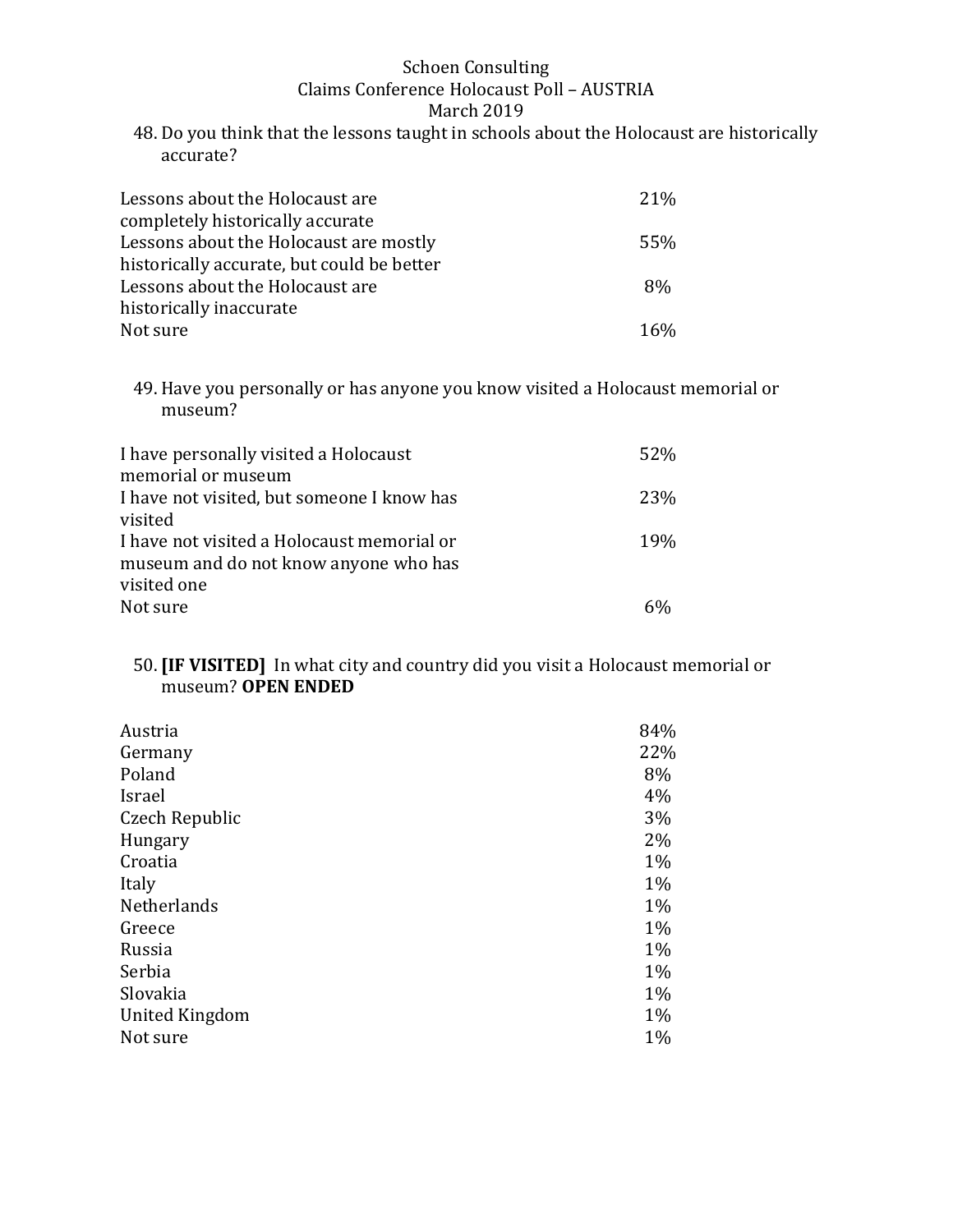#### 51. **[IF VISITED/KNOW SOMEONE WHO HAS]** Have you personally or has anyone you know seen the Judenplatz Holocaust Memorial in Vienna?

| I have personally seen the Judenplatz Holocaust      | 41%        |
|------------------------------------------------------|------------|
| Memorial                                             |            |
| I have not seen it, but someone I know has seen it   | 21\%       |
| I have not seen the Judenplatz Holocaust Memorial in | <b>29%</b> |
| Vienna and do not know anyone who has seen it        |            |
| Not sure                                             | 9%         |

52. Do you personally know -- or know of -- a survivor of the Holocaust?

| I personally know a survivor of the Holocaust         | 5%  |
|-------------------------------------------------------|-----|
| I personally knew a survivor of the Holocaust who has | 11% |
| passed away                                           |     |
| I know of a survivor of the Holocaust but do not know | 16% |
| him/her personally                                    |     |
| I do not know or know of a survivor of the Holocaust  | 60% |
| Not sure                                              | 8%  |

53. How do Austrians and others commemorate or remember the Holocaust?

| Holocaust Remembrance Day/national holiday | 15%   |
|--------------------------------------------|-------|
| <b>Holocaust Museums</b>                   | 17%   |
| <b>Books and Literature</b>                | 12%   |
| <b>Films and Documentaries</b>             | 42%   |
| <b>Other</b>                               | 7%    |
| Do not commemorate                         | $7\%$ |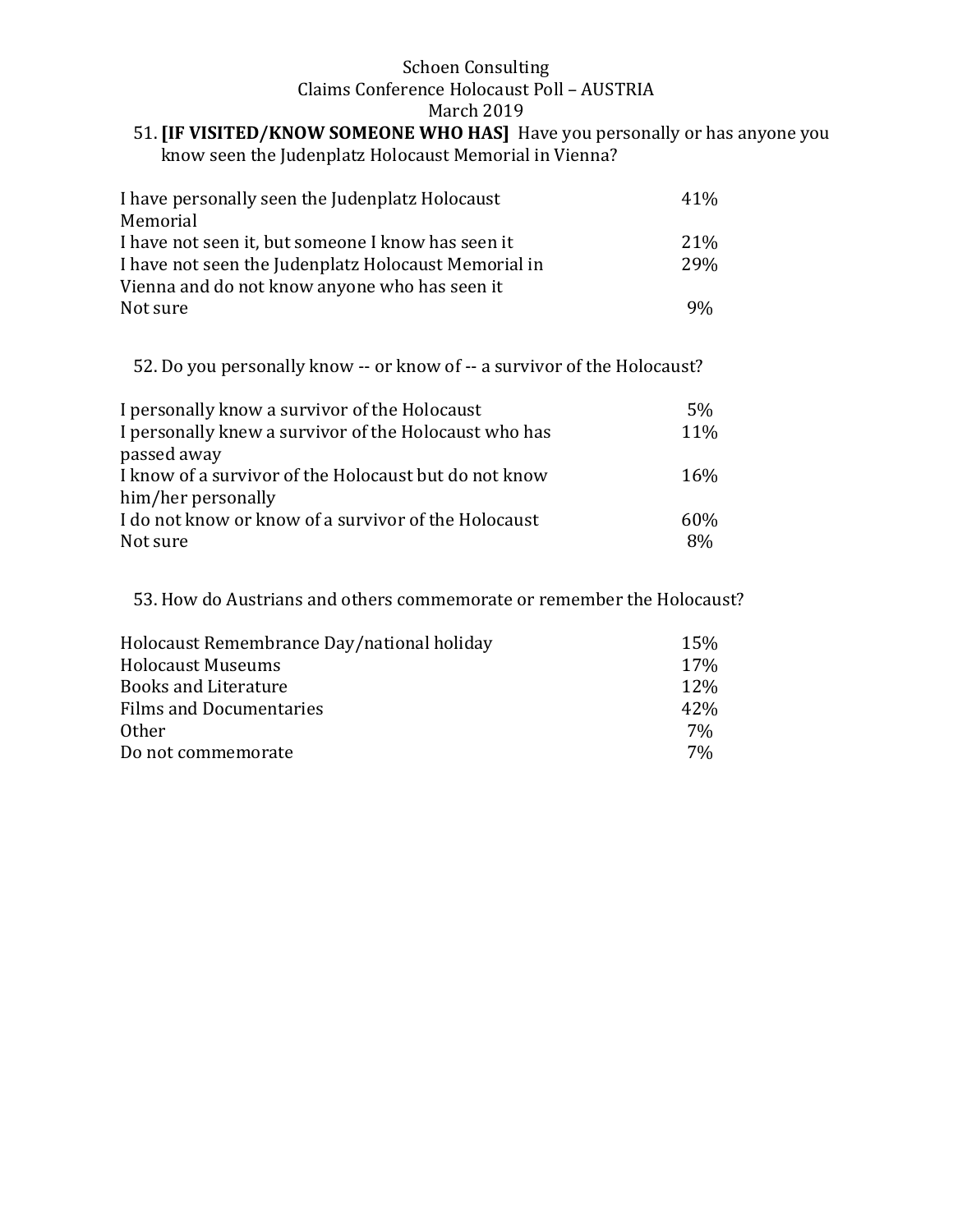### **Antisemitism & Neo-Nazism**

**Intro:** We're almost finished. I am now going to ask you some questions about **antisemitism** in Austria and around the world.

54. Have you heard of antisemitism?

| Yes, I have definitely heard about antisemitism            | 71%        |
|------------------------------------------------------------|------------|
| Yes, I think I've heard about the antisemitism             | 9%         |
| I have heard the term generally but not sure what it means | <b>11%</b> |
| No, I don't think I have heard the word before             | $1\%$      |
| No, I definitely have not heard the word before            | 3%         |
| I'm not sure if I've heard the word or not                 | $5\%$      |

55. And in your own words, what does antisemitism mean? **OPEN END** 

| Hostility to Jews           | 62% |
|-----------------------------|-----|
| Prejudice against Jews      | 8%  |
| Discrimination against Jews | 13% |
| Violence against Jews       | 3%  |
| <b>Other</b>                | 2%  |
| Not sure                    | 12% |

56. From what you have heard, was there antisemitism in Austria before and/or during the time of the Holocaust?

| There was antisemitism in Austria before the Holocaust         | 28%   |
|----------------------------------------------------------------|-------|
| There was antisemitism in Austria during the Holocaust         | 14%   |
| There was antisemitism in Austria before <b>and</b> during the | 39%   |
| Holocaust                                                      |       |
| There was never antisemitism in Austria                        | $2\%$ |
| Not sure                                                       | 17%   |
|                                                                |       |

57. Okay, and in your opinion, is there antisemitism in Austria today?

| Yes, there is antisemitism in Austria today    | 67%             |
|------------------------------------------------|-----------------|
| No, there is not antisemitism in Austria today | 12%             |
| Not sure                                       | 21 <sup>%</sup> |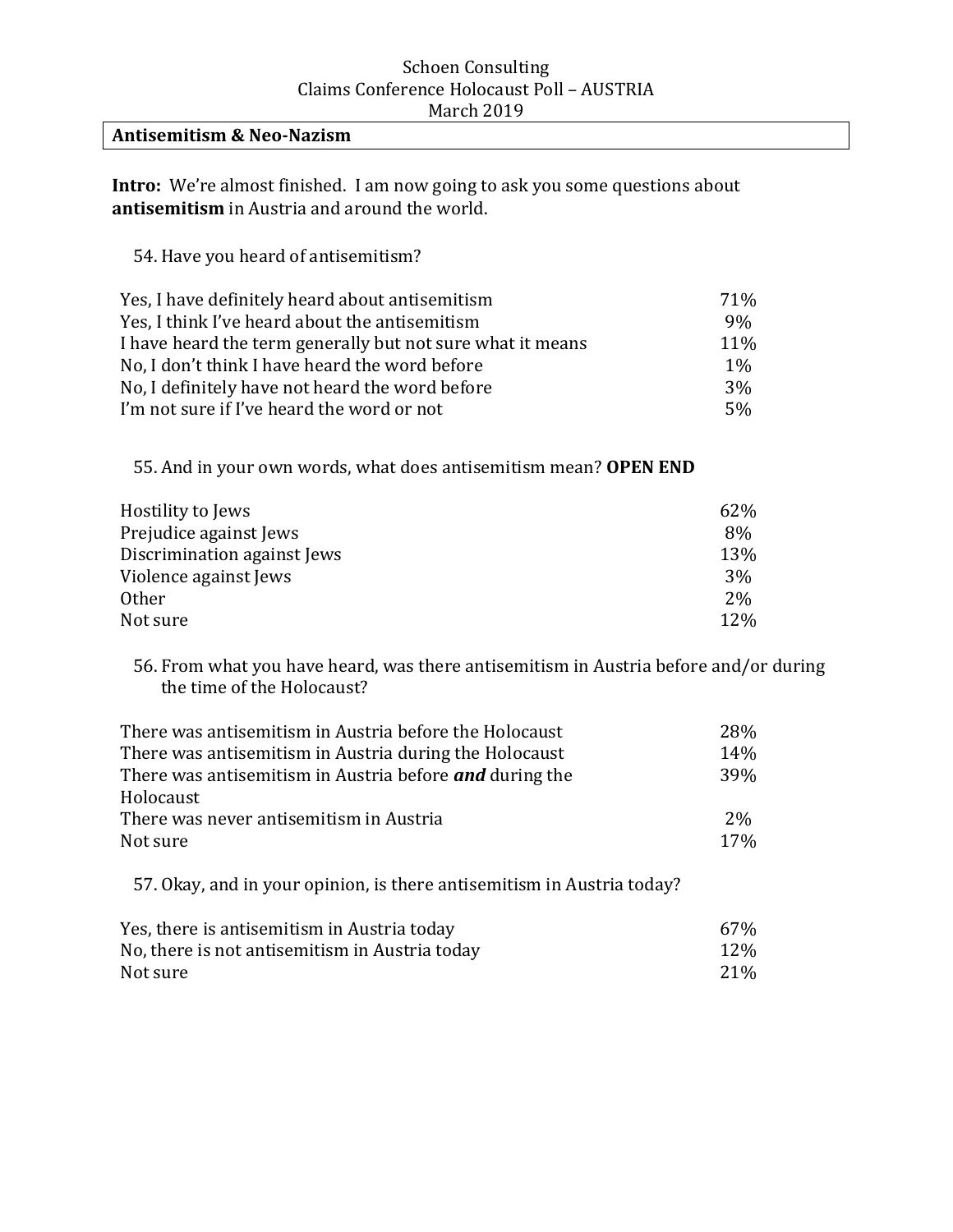58. From what you know or have heard, how many, if any, neo-Nazis are there in Austria today?

| 7%  |
|-----|
| 29% |
| 48% |
| 3%  |
| 13% |
|     |

59. Now thinking about the United States, in your opinion, is there antisemitism in the United States today?

| Yes, there is antisemitism in the United   | 70% |
|--------------------------------------------|-----|
| States today                               |     |
| No, there is no antisemitism in the United | 6%  |
| States today                               |     |
| Not sure                                   | 24% |

60. From what you know or have heard, how many, if any, neo-Nazis are there in the United States today?

| 11%        |
|------------|
| <b>39%</b> |
| 29%        |
| 3%         |
| 18%        |
|            |

61. Do you think that it is acceptable for an individual to hold neo-Nazi views?

| TOTAL ACCEPTABLE<br>TOTAL UNACCEPTABLE | 7%<br>87% |
|----------------------------------------|-----------|
| Strongly acceptable                    | 2%        |
| Somewhat acceptable                    | 5%        |
| Somewhat unacceptable                  | 20%       |
| Strongly unacceptable                  | 67%       |
| Not sure                               | 6%        |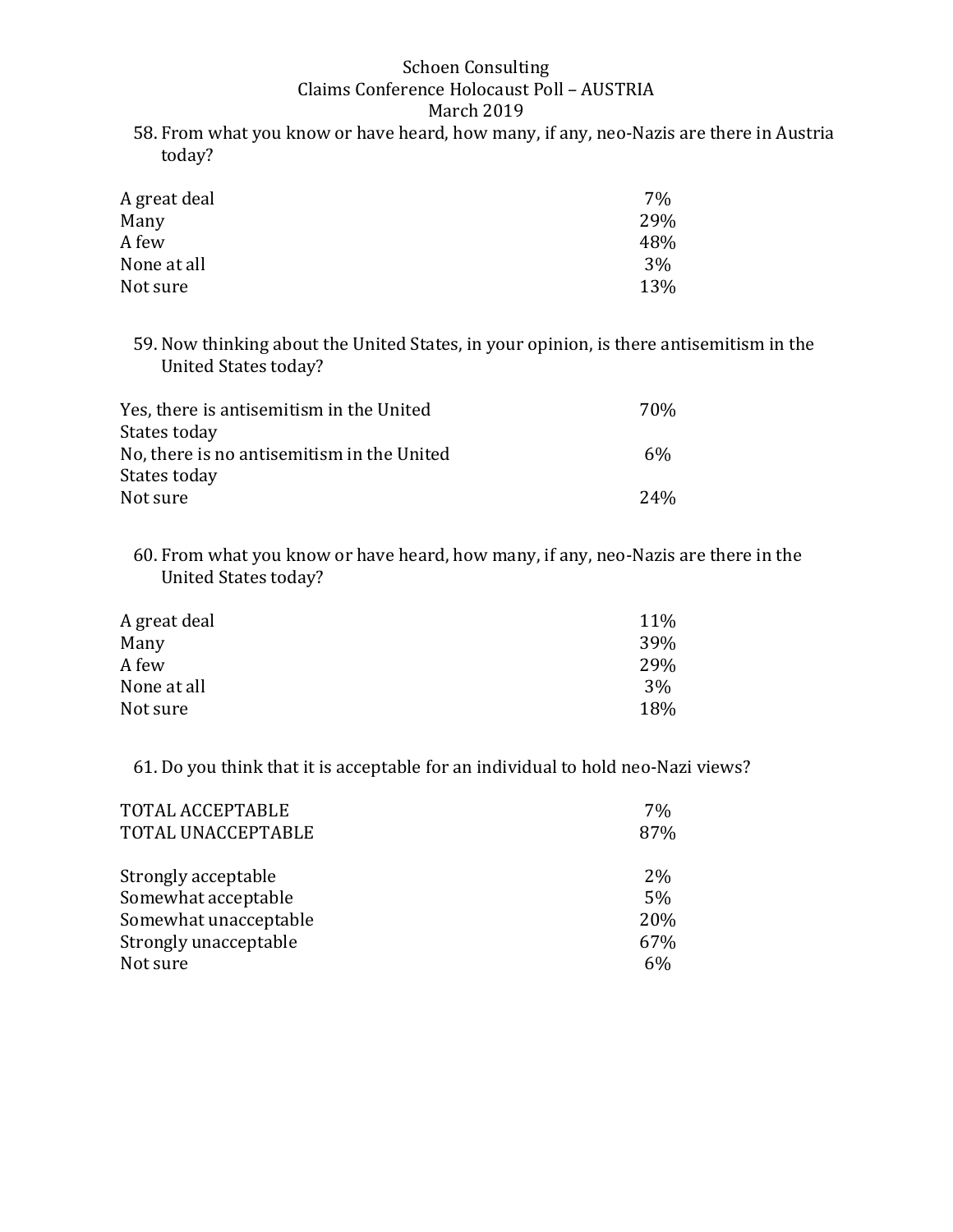62. Do you think that people should be allowed to use Nazi slogans and symbols in Austria?

| People should be allowed to use Nazi | .5%   |
|--------------------------------------|-------|
| slogans and symbols in Austria today |       |
| They should not be allowed           | 88%   |
| Not sure                             | $7\%$ |

63. From what you know, what portion of Austrians think that people should be allowed to use Nazi slogans and symbols?

| A great deal | 3%  |
|--------------|-----|
| Many         | 20% |
| A few        | 58% |
| None at all  | 6%  |
| Not sure     | 13% |

64. Do you think that it is possible that something like the Holocaust could happen in Austria today?

| It is possible     | 31% |
|--------------------|-----|
| It is not possible | 44% |
| Not sure           | 25% |

65. Do you think it is possible that something like the Holocaust could happen in other European countries today?

| It is possible     | 58% |
|--------------------|-----|
| It is not possible | 21% |
| Not sure           | 21% |

66. Do you think that it is possible that something like the Holocaust could happen in the United States today?

| It is possible     | 47% |
|--------------------|-----|
| It is not possible | 27% |
| Not sure           | 26% |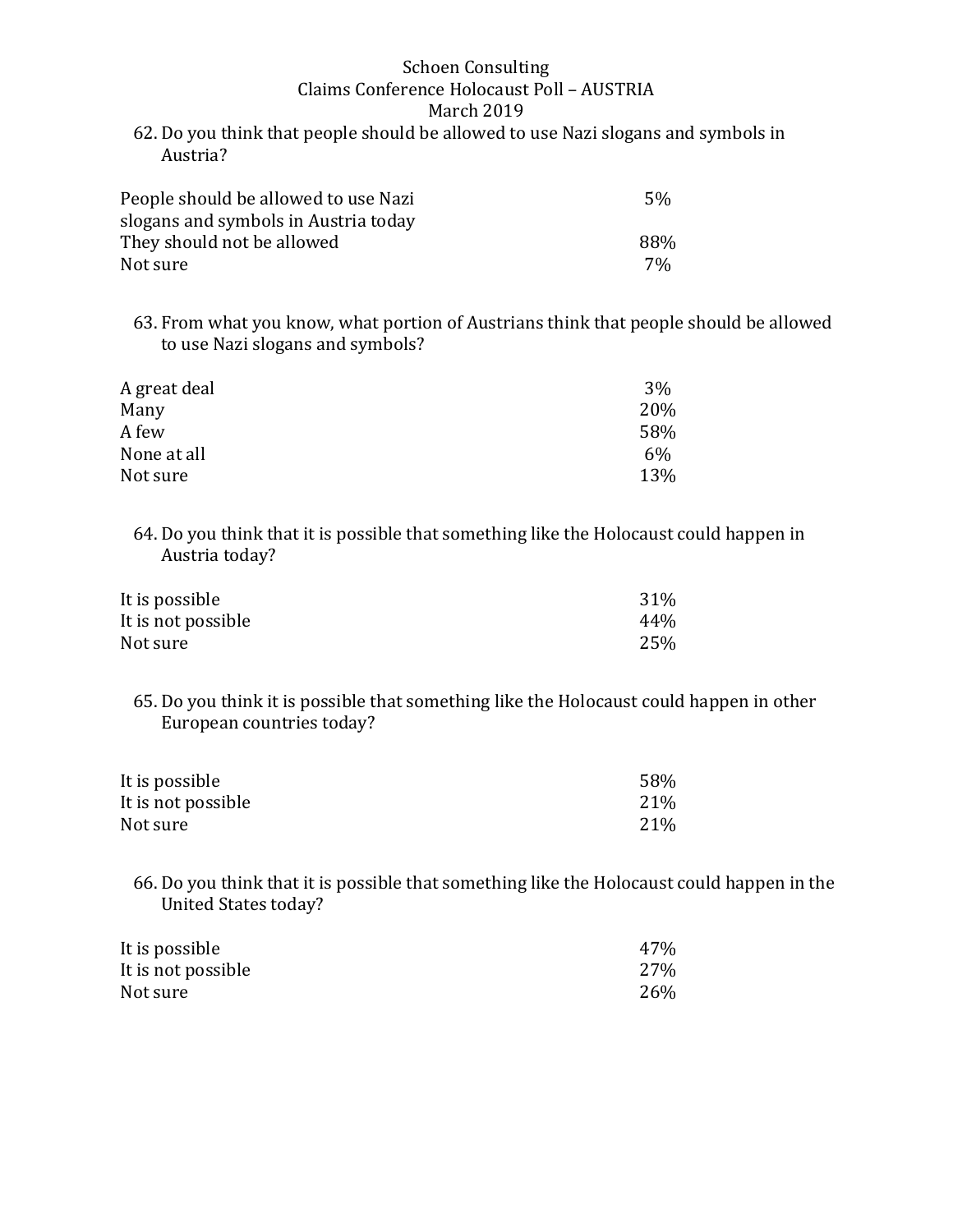**INTRO:** Switching gears slightly, you will now be asked some questions about Austrian politics today.

67. Do you have a favorable or unfavorable opinion of the following organizations/individuals?

### **The Freedom Party**

| TOTAL FAVORABLE   | 43% |
|-------------------|-----|
| TOTAL UNFAVORABLE | 43% |
|                   |     |
| Very favorable    | 9%  |
| Favorable         | 34% |
| Unfavorable       | 18% |
| Very unfavorable  | 25% |
| Not sure          | 14% |

### **Heinz-Christian Strache**

| <b>TOTAL FAVORABLE</b>   | 45%  |
|--------------------------|------|
| <b>TOTAL UNFAVORABLE</b> | 43%  |
| Very favorable           | 14%  |
| Favorable                | 31%  |
| $Ih$ forronabla          | າາທ/ |

| Unfavorable      | 22% |
|------------------|-----|
| Very unfavorable | 21% |
| Not sure         | 12% |

### **Norbert Hofer**

| <b>TOTAL FAVORABLE</b><br>TOTAL UNFAVORABLE | 38%<br>47% |
|---------------------------------------------|------------|
| Very favorable                              | 12%        |
| Favorable                                   | 26%        |
| Unfavorable                                 | 29%        |
| Very unfavorable                            | 18%        |
| Not sure                                    | 15%        |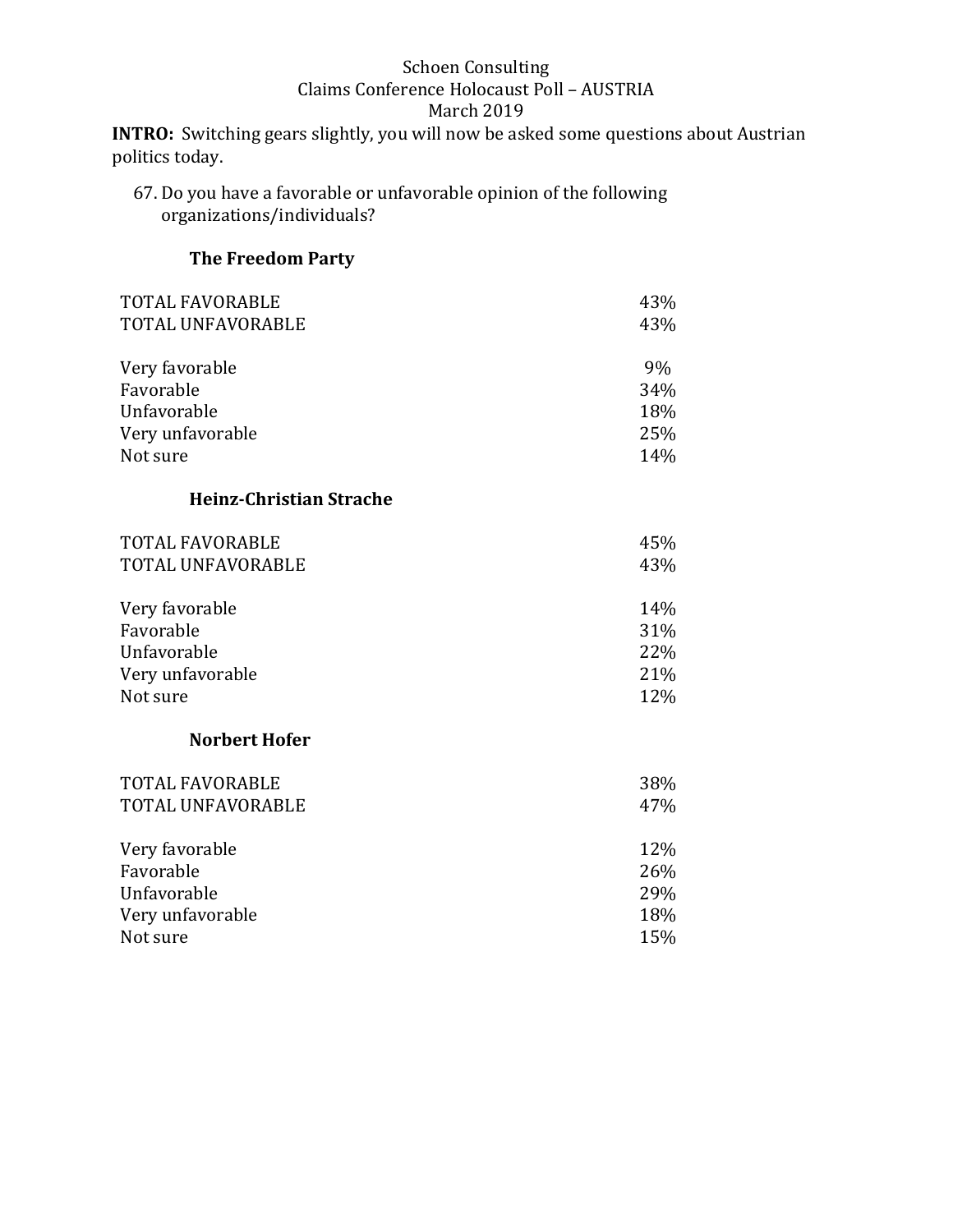# **Herbert Kickl**

| <b>TOTAL FAVORABLE</b>   | 25% |
|--------------------------|-----|
| TOTAL UNFAVORABLE        | 48% |
| Very favorable           | 9%  |
| Favorable                | 16% |
| Unfavorable              | 23% |
| Very unfavorable         | 25% |
| Not sure                 | 27% |
| <b>Sebastian Kurz</b>    |     |
| <b>TOTAL FAVORABLE</b>   | 61% |
| TOTAL UNFAVORABLE        | 29% |
| Very favorable           | 30% |
| Favorable                | 31% |
| Unfavorable              | 21% |
| Very unfavorable         | 8%  |
| Not sure                 | 10% |
| Alexander Van der Bellen |     |
|                          |     |
| <b>TOTAL FAVORABLE</b>   | 53% |
| TOTAL UNFAVORABLE        | 35% |
| Very favorable           | 18% |
| Favorable                | 35% |
| Unfavorable              | 23% |
| Very unfavorable         | 12% |
| Not sure                 | 12% |
| <b>Udo Landbauer</b>     |     |
| <b>TOTAL FAVORABLE</b>   | 13% |
| TOTAL UNFAVORABLE        | 37% |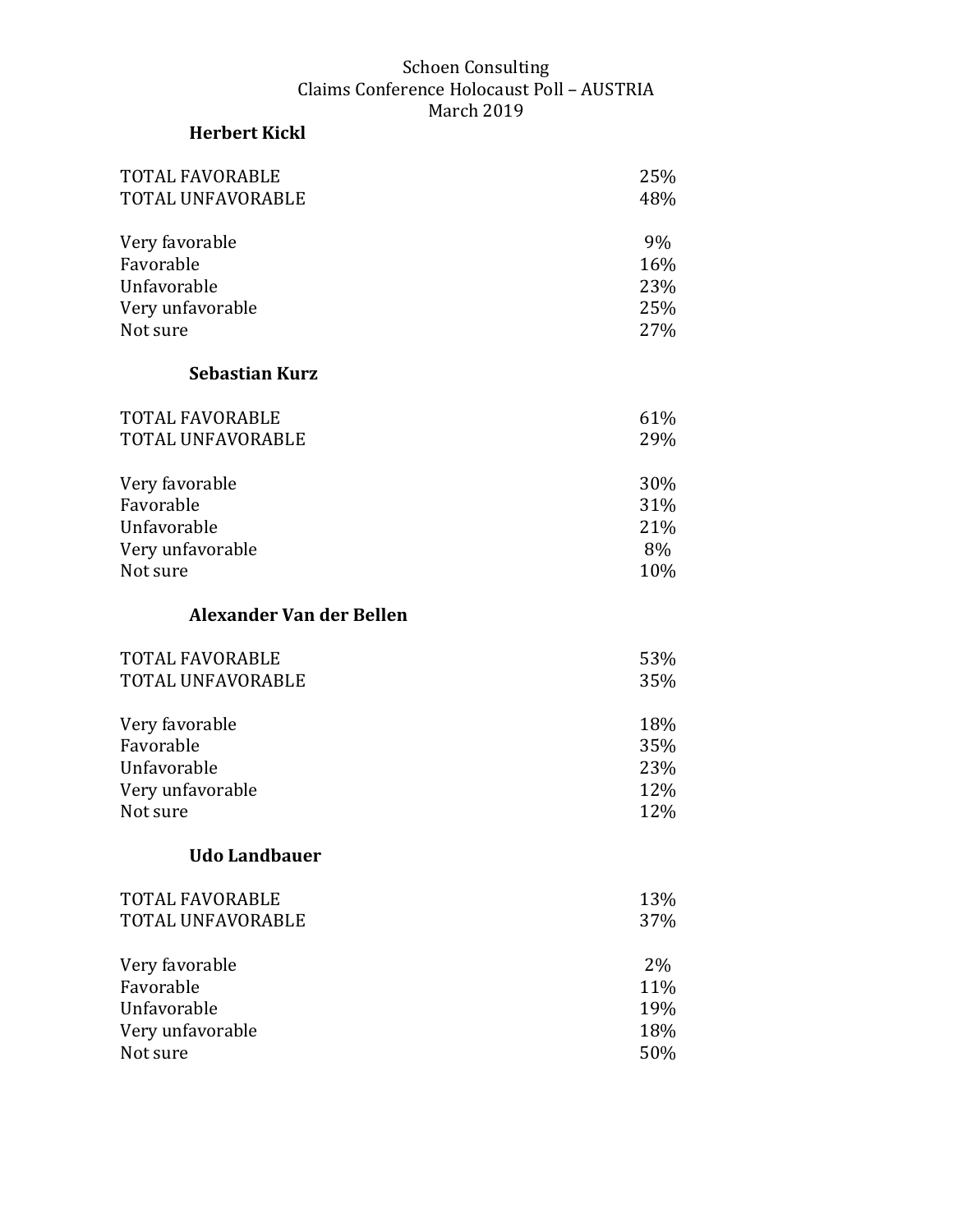# **Austrian fencing fraternities**

| <b>TOTAL FAVORABLE</b><br>TOTAL UNFAVORABLE | 10%<br>65% |
|---------------------------------------------|------------|
| Very favorable                              | 3%         |
| Favorable                                   | 7%         |
| Unfavorable                                 | 31%        |
| Very unfavorable                            | 34%        |
| Not sure                                    | 25%        |
| Germania zu Wiener Neustadt                 |            |
| <b>TOTAL FAVORABLE</b>                      | 8%         |
| TOTAL UNFAVORABLE                           | 48%        |
| Very favorable                              | 2%         |
| Favorable                                   | 6%         |
| Unfavorable                                 | 24%        |
| Very unfavorable                            | 24%        |
| Not sure                                    | 44%        |
| <b>Bruna Sudetia</b>                        |            |
| <b>TOTAL FAVORABLE</b>                      | $6\%$      |
| TOTAL UNFAVORABLE                           | 22%        |
| Very favorable                              | $1\%$      |
| Favorable                                   | $5\%$      |
| Unfavorable                                 | 13%        |
| Very unfavorable                            | 9%         |
| Not sure                                    | 72%        |
|                                             |            |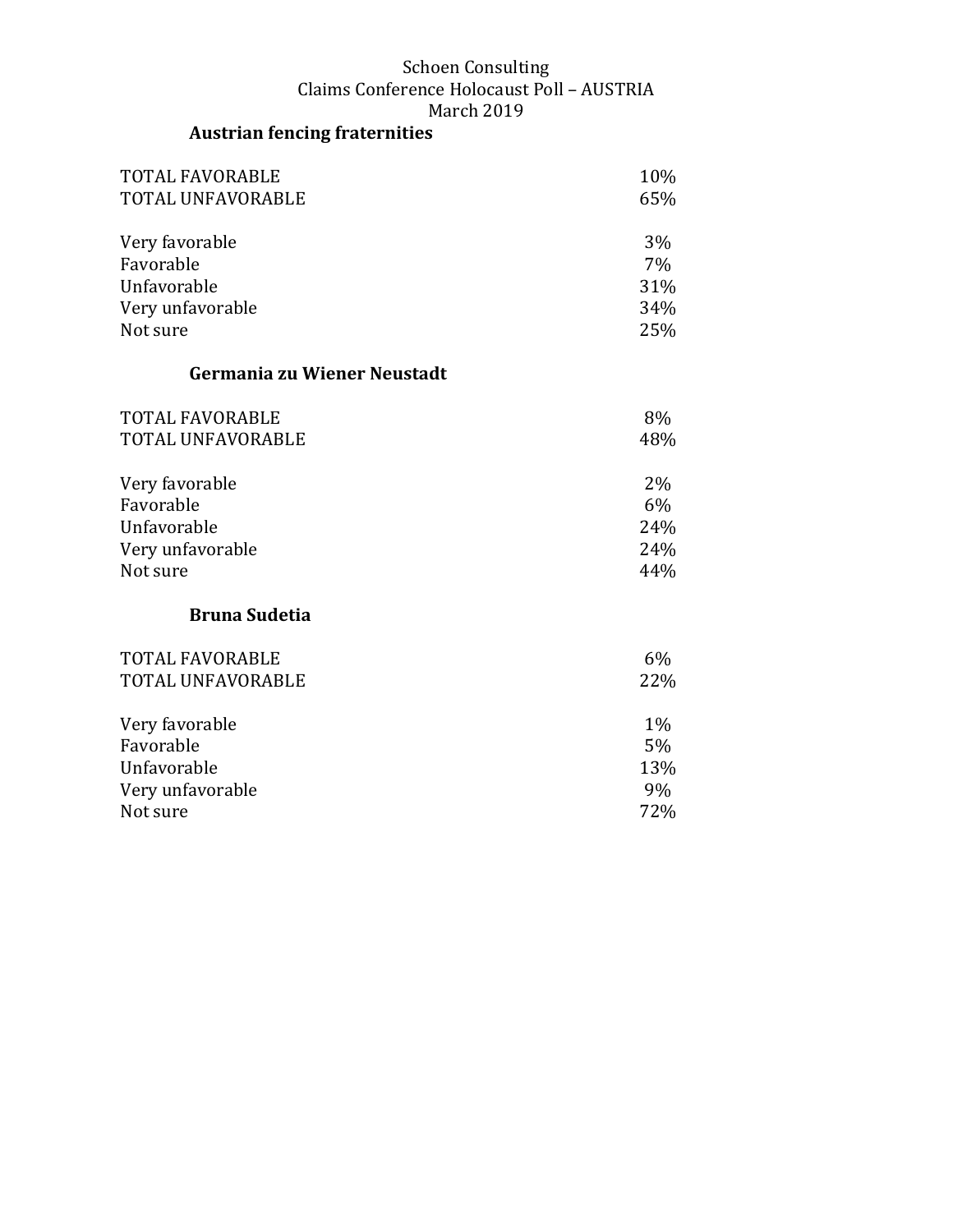68. Some people say that Austria's fencing fraternities\* should be allowed to practice their own historic traditions – even if that includes singing songs with antisemitic lyrics. Others say that Austrian fraternities should not be allowed to sing antisemitic songs.

Which comes closer to your view?

| Fencing Fraternities should be able to sing their traditional  | 16% |
|----------------------------------------------------------------|-----|
| songs even if they are antisemitic                             |     |
| Fencing Fraternities should not be able to practice traditions | 70% |
| that are antisemitic                                           |     |
| Not sure                                                       | 14% |

\**Fencing fraternities or schlagende Burschenschaften are some of the traditional Studentnverbindungen founded in the early 19th century on the basis of liberal and nationalistic ideologies that still exist in Austria today.* 

69. Some people say that Austrian political parties must cut ties with fencing fraternities who have been found to promote antisemitism through their customs and songs. Others say that fraternities are an important part of Austrian tradition, and political parties should not be forced to cut ties with them.

Which comes closer to your view?

| Austrian political parties should not associate with             | 62\%            |
|------------------------------------------------------------------|-----------------|
| fraternities promoting antisemitism                              |                 |
| Austrian political parties should not regulate the traditions of | 19 <sub>%</sub> |
| fraternities                                                     |                 |
| Not Sure                                                         | 19 <sub>%</sub> |

70. And as you may know, in recent years, populist parties like the Freedom Party have been gaining support in Austria and countries across Europe. Some people say that parties like the Freedom Party are patriots who are critical to growing Austria's economy, and protecting the Austrian people, culture, and border. Others say that parties like the Freedom Party are nationalist and xenophobic. Which comes closer to your view?

| Parties like the Freedom Party are patriotic                  | 36% |
|---------------------------------------------------------------|-----|
| Parties like the Freedom Party are nationalist and xenophobic | 42% |
| Not sure                                                      | 22% |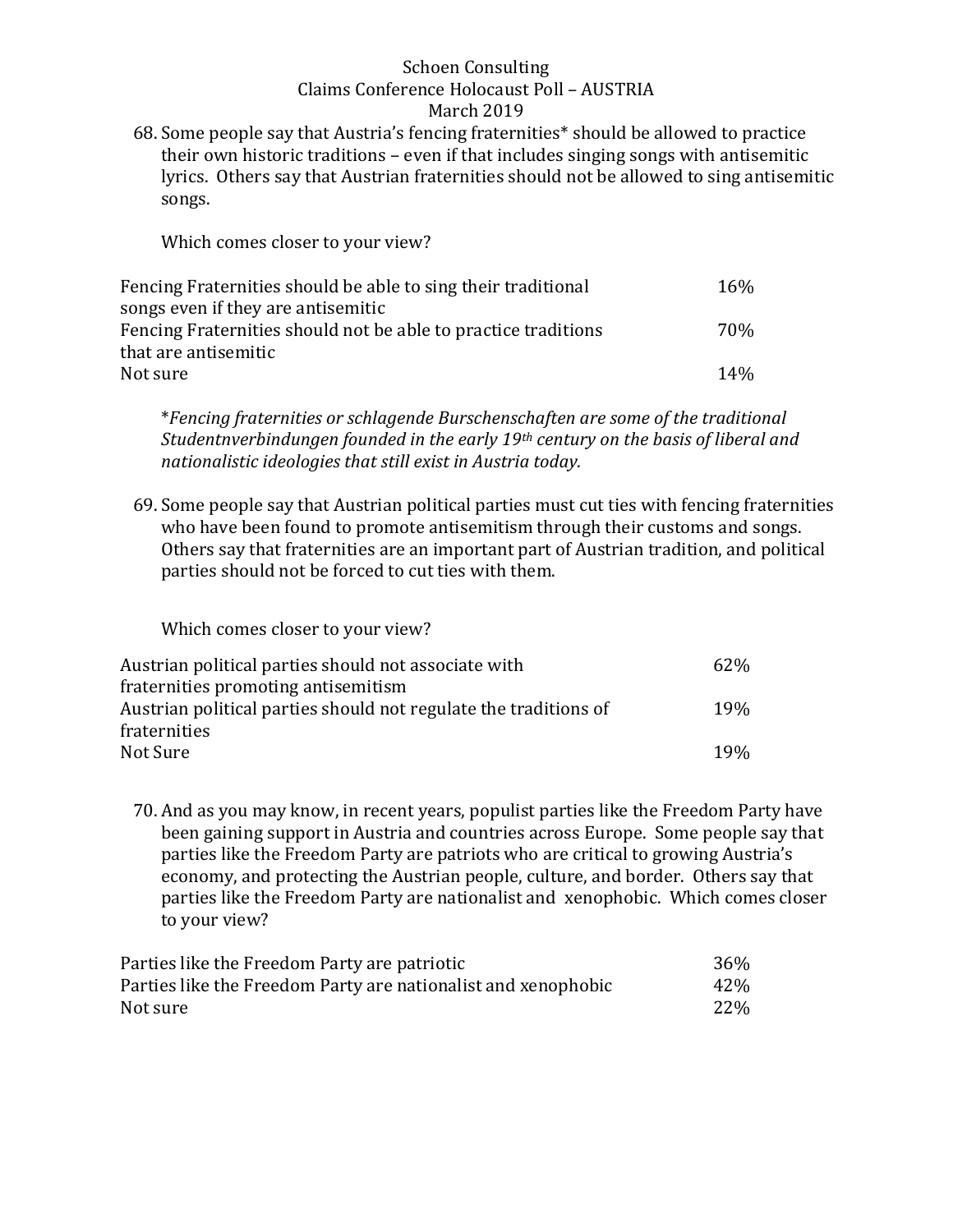# **Demographics**

**INTRO:** We're just about finished…

# 71.**{Gender}**

| Man<br>Woman | 48%<br>52% |
|--------------|------------|
| 72. {Age}    |            |
| 18-29        | 20%        |
| 30-39        | 18%        |
| 40-49        | 17%        |
| 50-64        | 23%        |
| 65 or older  | 22%        |

### 73.**{Ethnicity/Nationality}**

| Austrian              | 85%   |
|-----------------------|-------|
| German                | 4%    |
| Serbian               | $2\%$ |
| Turkish               | $1\%$ |
| Romanian              | $1\%$ |
| Bosnian/Herzegovinian | $1\%$ |
| <b>Other</b>          | 6%    |

### 74. **Religion**

| Protestant          | 5%    |
|---------------------|-------|
| Catholic            | 65%   |
| Orthodox            | 3%    |
| Muslim              | 2%    |
| Atheist or Agnostic | 9%    |
| Other               | 5%    |
| None                | 10%   |
| Not sure            | $1\%$ |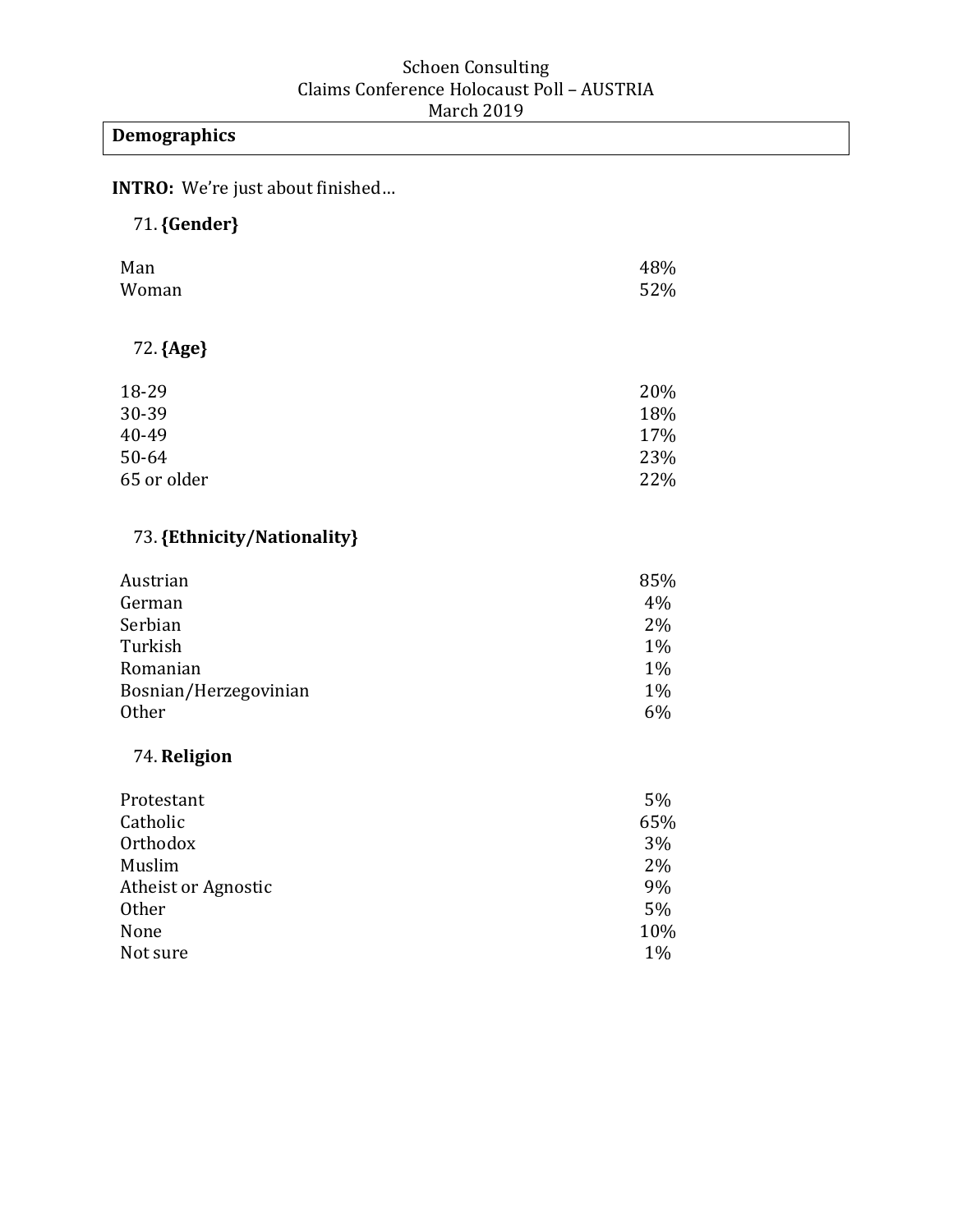### 75. **PROVINCE/STATE**

| Burgenland    | 3%  |
|---------------|-----|
| Carinthia     | 6%  |
| Lower Austria | 19% |
| Upper Austria | 17% |
| Salzburg      | 6%  |
| Styria        | 14% |
| Tyrol         | 9%  |
| Vorarlberg    | 4%  |
| Vienna        | 22% |

### 76. **[EDUCATION]** What is the highest level of education you have completed?

| Less than Primary Level         | $4\%$      |
|---------------------------------|------------|
| Primary level                   | 14%        |
| Lower secondary level           | <b>26%</b> |
| Upper secondary level           | 33%        |
| Postsecondary or Tertiary level | 23%        |

### 77. **[MARITAL STATUS]** Are you married?

| Yes            | 42% |
|----------------|-----|
| N <sub>o</sub> | 58% |

## 78. **[CHILDREN]** How many children do you have living at home?

| Zero           | 64% |
|----------------|-----|
| $\mathbf{1}$   | 16% |
| $\overline{2}$ | 14% |
| 3              | 4%  |
| $\overline{4}$ | 1%  |
| 5 or more      | 1%  |
| 79. [REGION]   |     |
| Rural          | 42% |
| Urban          | 44% |
| Suburban       | 14% |